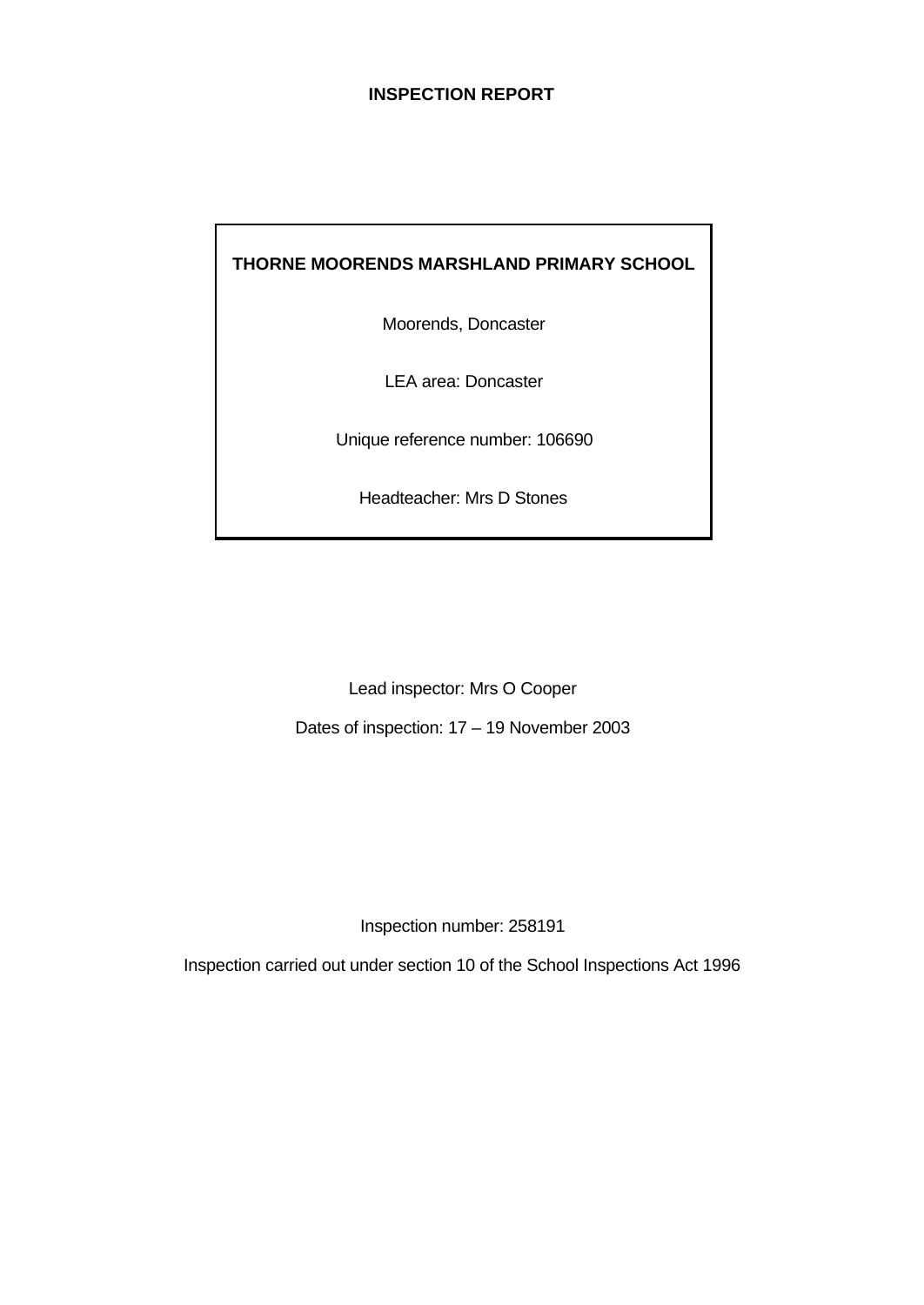#### © Crown copyright 2003

This report may be reproduced in whole or in part for non-commercial educational purposes, provided that all extracts quoted are reproduced verbatim without adaptation and on condition that the source and date thereof are stated.

Further copies of this report are obtainable from the school. Under the School Inspections Act 1996, the school must provide a copy of this report and/or its summary free of charge to certain categories of people. A charge not exceeding the full cost of reproduction may be made for any other copies supplied.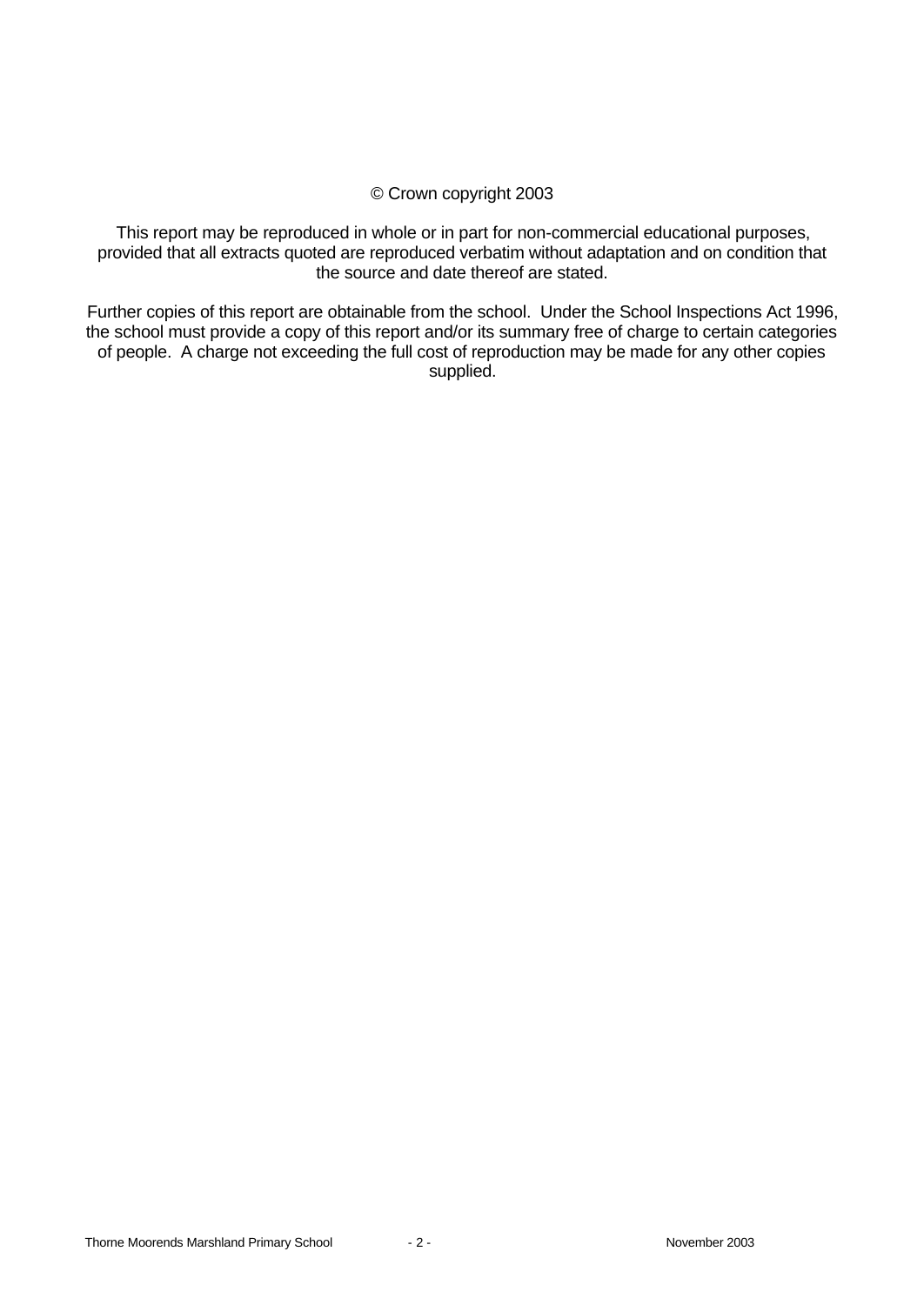# **INFORMATION ABOUT THE SCHOOL**

| Type of school:              | Primary                        |
|------------------------------|--------------------------------|
| School category:             | Community                      |
| Age range of pupils:         | $4 - 11$                       |
| Gender of pupils:            | <b>Mixed</b>                   |
| Number on roll:              | 155                            |
| School address:              | Marshland Road<br>Moorends     |
| Postcode:                    | Doncaster<br><b>DN8 4SB</b>    |
| Telephone number:            | 01405 812693                   |
| Fax number:                  | 01405 741038                   |
| Appropriate authority:       | Governing Body                 |
| Name of chair of governors:  | <b>Councillor P Richardson</b> |
| Date of previous inspection: | 8 <sup>th</sup> June 1998      |

# **CHARACTERISTICS OF THE SCHOOL**

The school serves the disadvantaged village of Moorends, which consists mainly of rented or low cost housing. The pupils are predominantly white and of United Kingdom heritage. None speak English as an additional language. There are nine Travellers, with at least one pupil in each class. The proportion of pupils with special educational needs is broadly average; with most having moderate learning or emotional and behavioural difficulties. The transfer and admission of pupils during term time is not a major issue for the school. Overall attainment on entry to the reception class is well below that expected for the children's age, particularly in language and literacy. The school is involved in a national initiative to support parents and their children up to eight years of age. A Schools Achievement Award was received in 2002, in recognition of the improvement in standards. The school has experienced a high turnover in staffing in the previous two years and the headteacher is the only member of staff who was in post at the time of the previous inspection.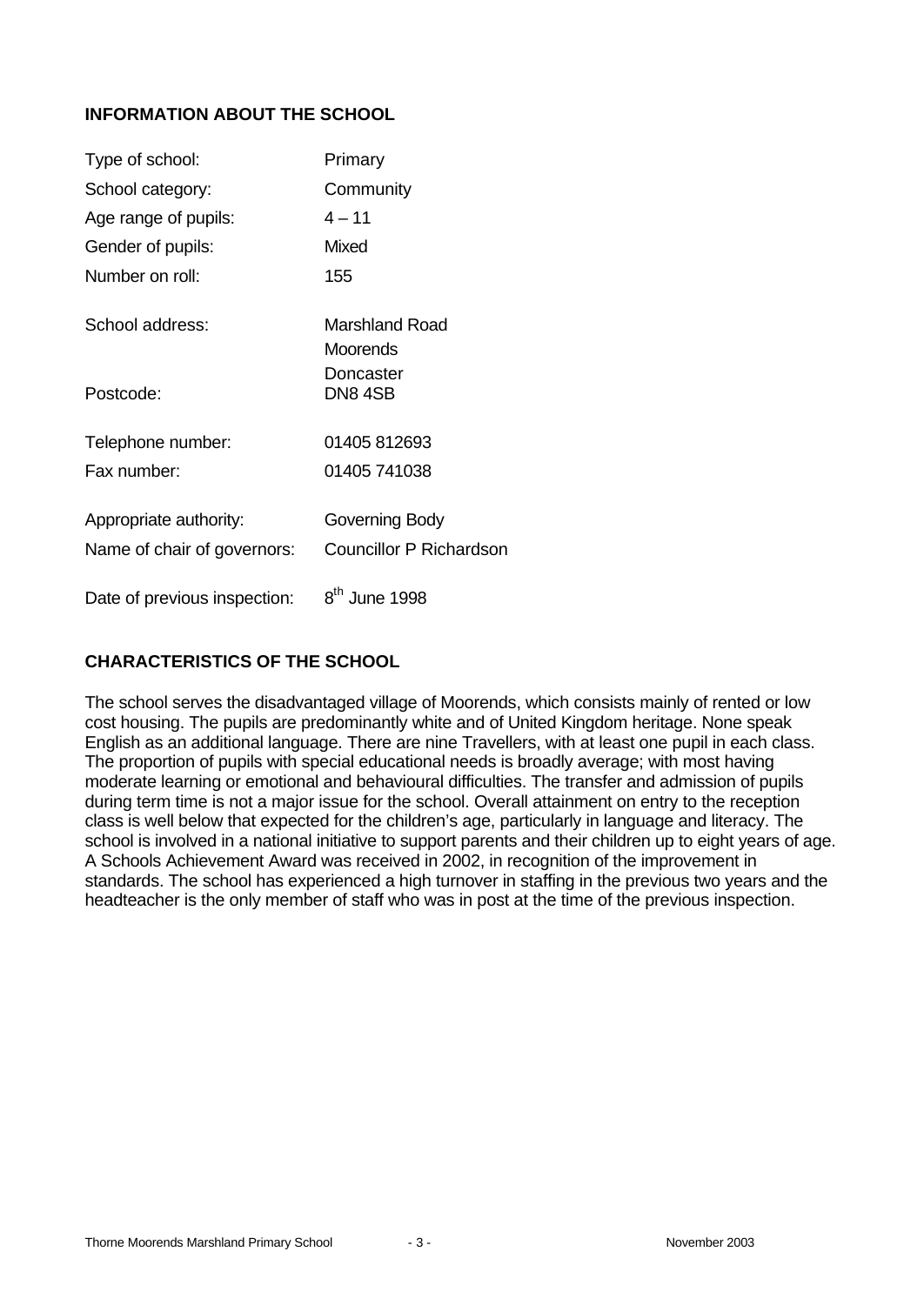# **INFORMATION ABOUT THE INSPECTION TEAM**

| Members of the inspection team |               | <b>Subject responsibilities</b> |                                                   |
|--------------------------------|---------------|---------------------------------|---------------------------------------------------|
| 10859                          | Mrs O Cooper  | Lead inspector                  | <b>Foundation Stage</b>                           |
|                                |               |                                 | Science                                           |
|                                |               |                                 | Art and design                                    |
|                                |               |                                 | <b>Music</b>                                      |
|                                |               |                                 | English as an additional language                 |
| 11457                          | Mrs J Beattie | Lay inspector                   |                                                   |
| 23081                          | Ms C Waine    | Team inspector                  | English                                           |
|                                |               |                                 | Geography                                         |
|                                |               |                                 | History                                           |
|                                |               |                                 | Religious education                               |
| 17907                          | Mr M Bowers   | Team inspector                  | <b>Mathematics</b>                                |
|                                |               |                                 | Information and Communication<br>technology (ICT) |
|                                |               |                                 | Design and technology                             |
|                                |               |                                 | Physical education                                |
|                                |               |                                 | Special educational needs                         |

The inspection contractor was:

Nord Anglia School Inspection Services Strathblane House Ashfield Road **Cheadle Stockport** SK8 1BB

Any concerns or complaints about the inspection or the report should be made initially to the inspection contractor. The procedures are set out in the leaflet *'Complaining about Ofsted Inspections'*, which is available from Ofsted Publications Centre (telephone 07002 637833) or Ofsted's website (www.oftsed.gov.uk).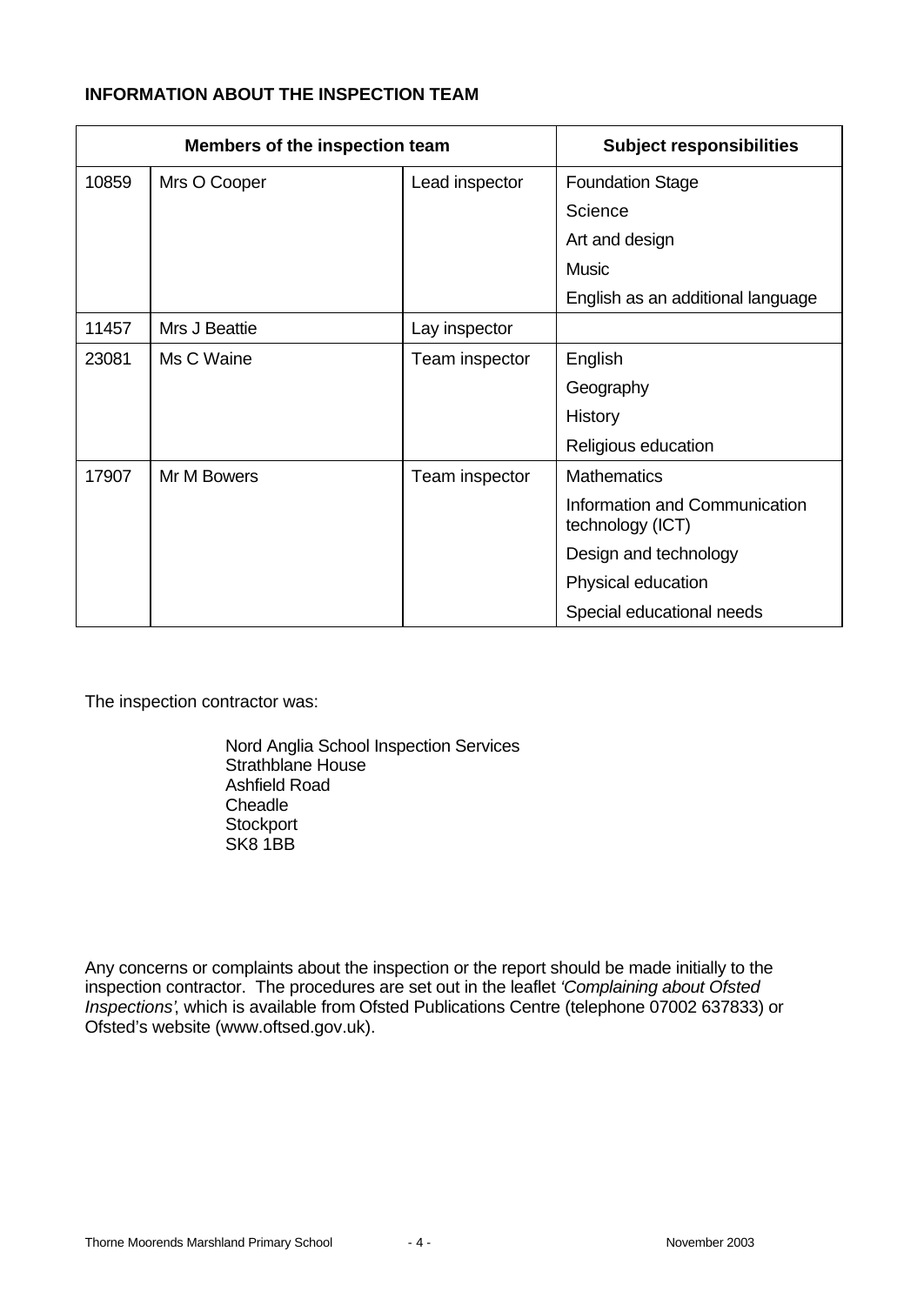# **REPORT CONTENTS**

|                                                                                                                                                                             | Page |
|-----------------------------------------------------------------------------------------------------------------------------------------------------------------------------|------|
| <b>PART A: SUMMARY OF THE REPORT</b>                                                                                                                                        | 6    |
| <b>PART B: COMMENTARY ON THE MAIN INSPECTION FINDINGS</b>                                                                                                                   |      |
| <b>STANDARDS ACHIEVED BY PUPILS</b>                                                                                                                                         | 8    |
| Standards achieved in areas of learning, subjects and courses                                                                                                               |      |
| Pupils' attitudes, values and other personal qualities                                                                                                                      |      |
| <b>QUALITY OF EDUCATION PROVIDED BY THE SCHOOL</b>                                                                                                                          | 11   |
| Teaching and learning<br>The curriculum<br>Care, guidance and support<br>Partnership with parents, other schools and the community                                          |      |
| <b>LEADERSHIP AND MANAGEMENT</b>                                                                                                                                            | 16   |
| PART C: THE QUALITY OF EDUCATION IN AREAS OF LEARNING,<br><b>SUBJECTS AND COURSES</b><br>AREAS OF LEARNING IN THE FOUNDATION STAGE<br><b>SUBJECTS IN KEY STAGES 1 AND 2</b> | 19   |
| PART D: SUMMARY OF THE MAIN INSPECTION JUDGEMENTS                                                                                                                           | 32   |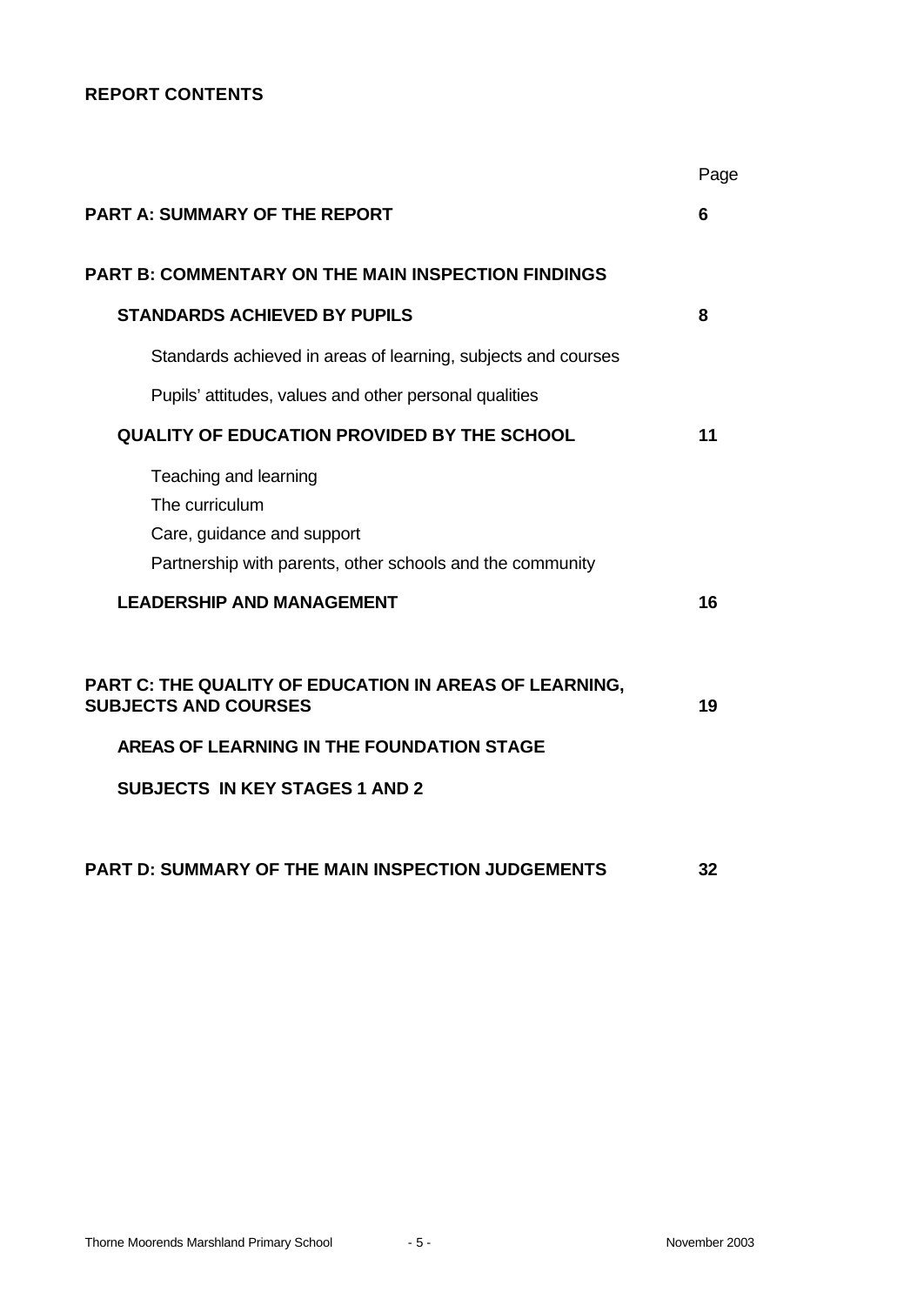# **PART A: SUMMARY OF THE REPORT**

# **OVERALL EVALUATION**

The school provides its pupils with a **sound** education. Standards are **below average,** but pupils' achievement is **satisfactory**. A significant number of parents do not support the school's aims and values, or show sufficient interest in their child's work and this adversely affects pupils' attainment. The leadership and management of the school, the teaching and learning and the curricular provision are **satisfactory.** The school is providing **sound** value for money.

The school's main strengths and weaknesses are:

- Good achievement in reading and mathematics.
- Good provision for children in the reception class and for all pupils with special educational needs enables these pupils to make good progress.
- Standards have risen during a period of severe turbulence in staffing.
- Good leadership by some key staff is positively influencing the drive to raise standards.
- Standards in writing and science throughout the school and in geography, history and religious education in Years 3 to 6 are below average.
- The roles of some subject co-ordinators are insufficiently developed.
- Information and communication technology is not used effectively to support learning.
- Some teachers carry too many responsibilities.

The school has made satisfactory improvement since the previous inspection. Good improvement has been made in remedying several key issues, such as the provision in the Foundation Stage, in information and communication technology and for pupils' personal development. Pupils' progress and achievement are satisfactory overall and standards have risen from the very low levels found in English and mathematics, but with further work to be done. Standards in geography and religious education in Year 6 have declined.

| Results<br>$\overline{\mathsf{in}}$<br>Curriculum tests at the end | National   all schools | Similar schools |      |      |
|--------------------------------------------------------------------|------------------------|-----------------|------|------|
| of Year 6, compared with:                                          | 2001                   | 2002            | 2003 | 2003 |
| English                                                            |                        |                 |      |      |
| <b>Mathematics</b>                                                 |                        |                 |      |      |
| Science                                                            | F*                     |                 | F*   |      |

#### **STANDARDS ACHIEVED**

*Key: A - well above average; B – above average; C – average; D – below average; E – well below average Similar schools are those whose pupils attained similarly at the end of Year 2.*

The table above does not reflect the current situation in the school, especially in science, where the 2003 results were in the lowest 5 percent compared with schools nationally. Pupils' achievement is currently **satisfactory** overall, and is **good** in the foundation stage (the reception class). Despite the good progress in the reception class, few are on course to reach the goals children are expected to reach by the end of reception and standards are below average and well below in literacy. In Years 2 and 6, current standards are broadly average in reading and mathematics and are below average in writing and science. Pupils' writing skills are slow to develop, which affects their ability to record their work in English and science. Standards in art and design are above average. In all other subjects inspected standards are average in Year 2, but below those expected in Year 6 in geography, history and religious education because insufficient time has been given to teaching them.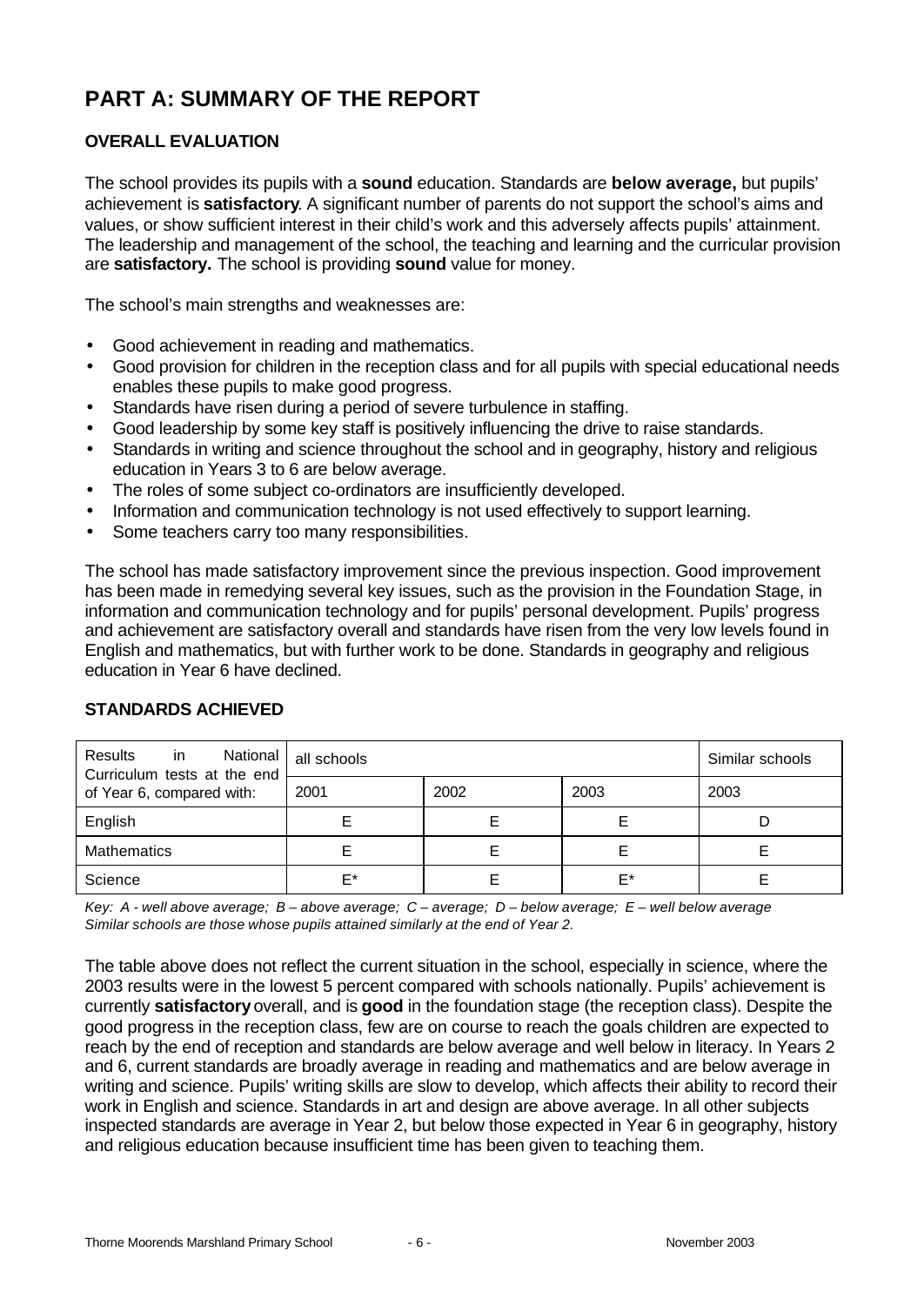**Pupils' personal qualities develop satisfactorily**, including their spiritual, moral, social and cultural development. Many pupils arrive on time because they like school and want to learn, but for a significant number this is not the case. Pupils appreciate the range of extra-curricular activities provided and are keen to take part. A high number of exclusions (thirteen) for unacceptable behaviour were made in the latest reporting period, involving seven boys. The number has reduced significantly so far this year. **Attendance** is unsatisfactory, although the school's procedures for monitoring it are very good and the education welfare service actively involved.

# **QUALITY OF EDUCATION**

**The quality of education provided by the school is satisfactory.** Teaching and learning are **satisfactory** and good in the Foundation Stage, Year 2 and Year 6, where most pupils rise to the teachers' expectations of them and make good progress. Teaching is good in mathematics. Pupils have good knowledge of their pace of learning from the targets set and from judging their own progress in lessons. The school's care for its pupils is good, with much guidance given which helps pupils with their learning.

# **LEADERSHIP AND MANAGEMENT**

**Leadership and management of the school are satisfactory.** The headteacher has successfully built a cohesive staff team after a period of very high staff turnover and the school is now moving forward with a strong sense of purpose. The other key staff provide strong and effective support and guidance for staff and pupils and are positively influencing the drive to raise standards. The governance of the school is satisfactory. All statutory requirements are met.

# **PARENTS' AND PUPILS' VIEWS OF THE SCHOOL**

Most parents are **satisfied** with the school's provision. Few questionnaires were returned and only a handful attended the pre-inspection meeting with inspectors. However, the high staff turnover has concerned some parents.

Pupils are also **satisfied** with most aspects of the school, but the behaviour of a few upsets others.

# **IMPROVEMENTS NEEDED**

The most important things the school should do to improve are:

- Raise standards in writing and science throughout the school and in geography, history and religious education in Years 3 to 6.
- Reduce the responsibilities delegated to some senior managers.
- Develop further the roles and responsibilities of subject co-ordinators.
- Make more effective use of information and communication technology to support learning in other subjects.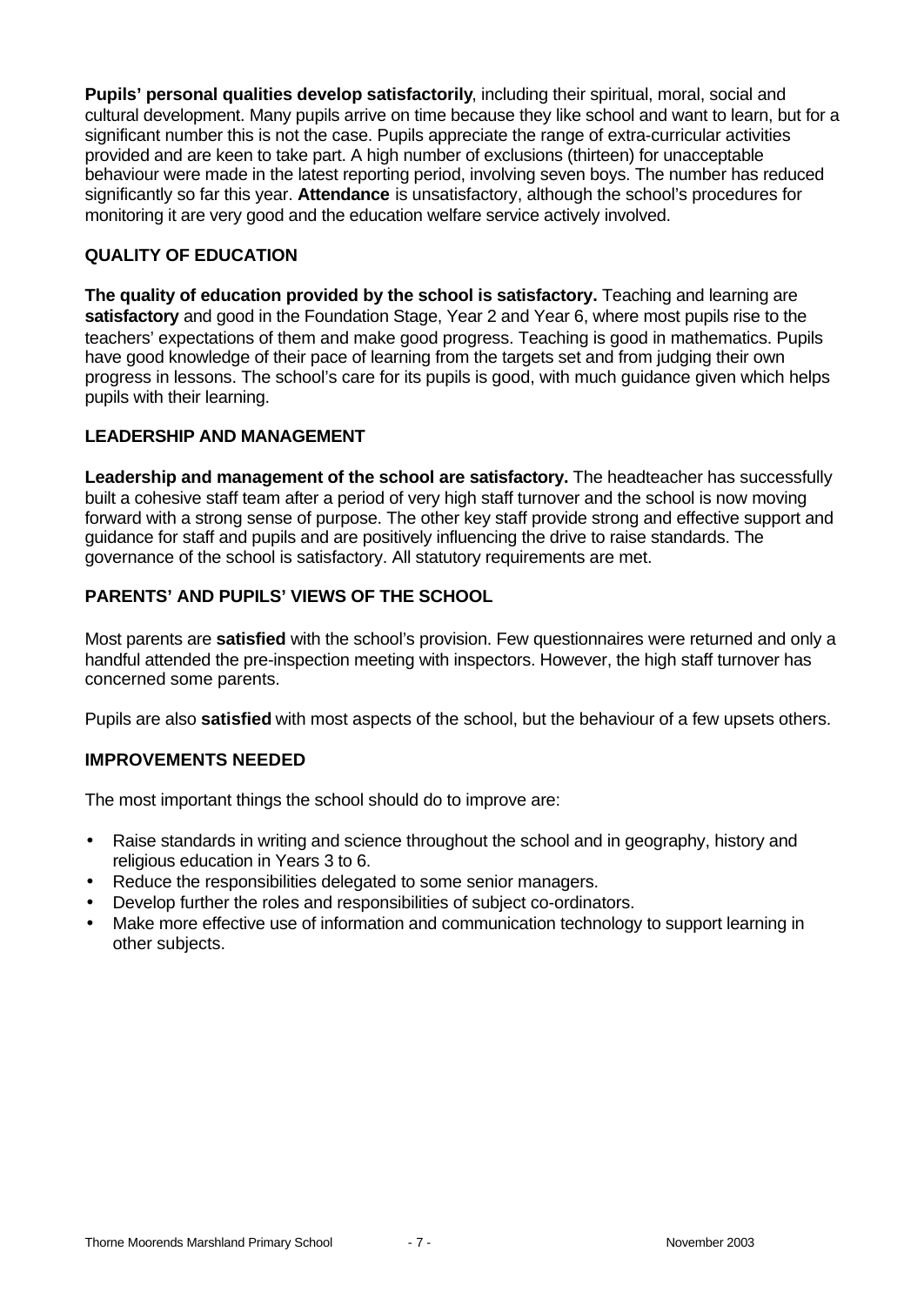# **PART B: COMMENTARY ON THE INSPECTION FINDINGS**

# **STANDARDS ACHIEVED BY PUPILS**

# **Standards achieved in areas of learning, subjects and courses**

Achievement in the Foundation Stage is **good**. For pupils in Years 1 to 6, achievement is **satisfactory** overall. Standards rise from well below average on entry to below average overall in Year 6. Pupils' achievement is good in reading and mathematics resulting in broadly average standards. Lesson observations and discussions with pupils show standards in science are higher than test results indicate. Pupils with special educational needs and Traveller children achieve well and make good progress towards their targets because they receive good support in school and from external agencies. There is no significant difference in the performance of boys and girls in lessons.

#### **Main strengths and weaknesses**

- Pupils achieve well in reading, mathematics and in art and design.
- Children in the Foundation Stage make good progress.
- The trend in improvement is above the national trend in Year 2 and in line with the national trend in Year 6.
- Standards in information and communication technology have improved since the previous inspection.
- Standards in writing throughout the school and in history, geography and religious education in Year 6 are not high enough.

#### **Commentary**

- 1. Children in the reception class (The Foundation Stage) make good progress in developing their literacy, numeracy, personal, creative and physical skills and in their knowledge and understanding of the world around them. Because of their low level of knowledge and skills on entry, this good progress is not sufficient to bring standards up to the level expected by the end of the year in reception. Few children are on course to reach the goals expected in all areas of learning and standards in literacy are well below average.
- 2. Standards at the end of Year 2 in 2002 were above the national average in reading, broadly average in writing, but below average in mathematics. These results compared favourably with similar schools and were well above the average in reading, above average in writing and broadly average in mathematics. Standards in 2003 dipped, as shown in the table below, were well below the national average in reading, writing and mathematics. When compared to similar schools, standards were below the average in reading and well below in writing and mathematics. However, the trend in improvement over recent years has been above the national trend despite the high staff turnover and declining attainment on entry.

| Standards in:      | School results | <b>National results</b> |
|--------------------|----------------|-------------------------|
| Reading            | 14.2 (16.4)    | 15.7 (15.8)             |
| Writing            | 12.6 (14.5)    | 14.6 (14.4)             |
| <b>Mathematics</b> | 14.5 (15.8)    | 16.3 (16.5)             |

#### *Standards in national tests at the end of Year 2 – average point scores in 2003*

*There were 21 pupils in the year group. Figures in brackets are for the previous year*

3. Standards at the end of Year 6 in 2002 and 2003 were well below the national average in English, mathematics and science, and in science in 2003 were in the lowest five per cent of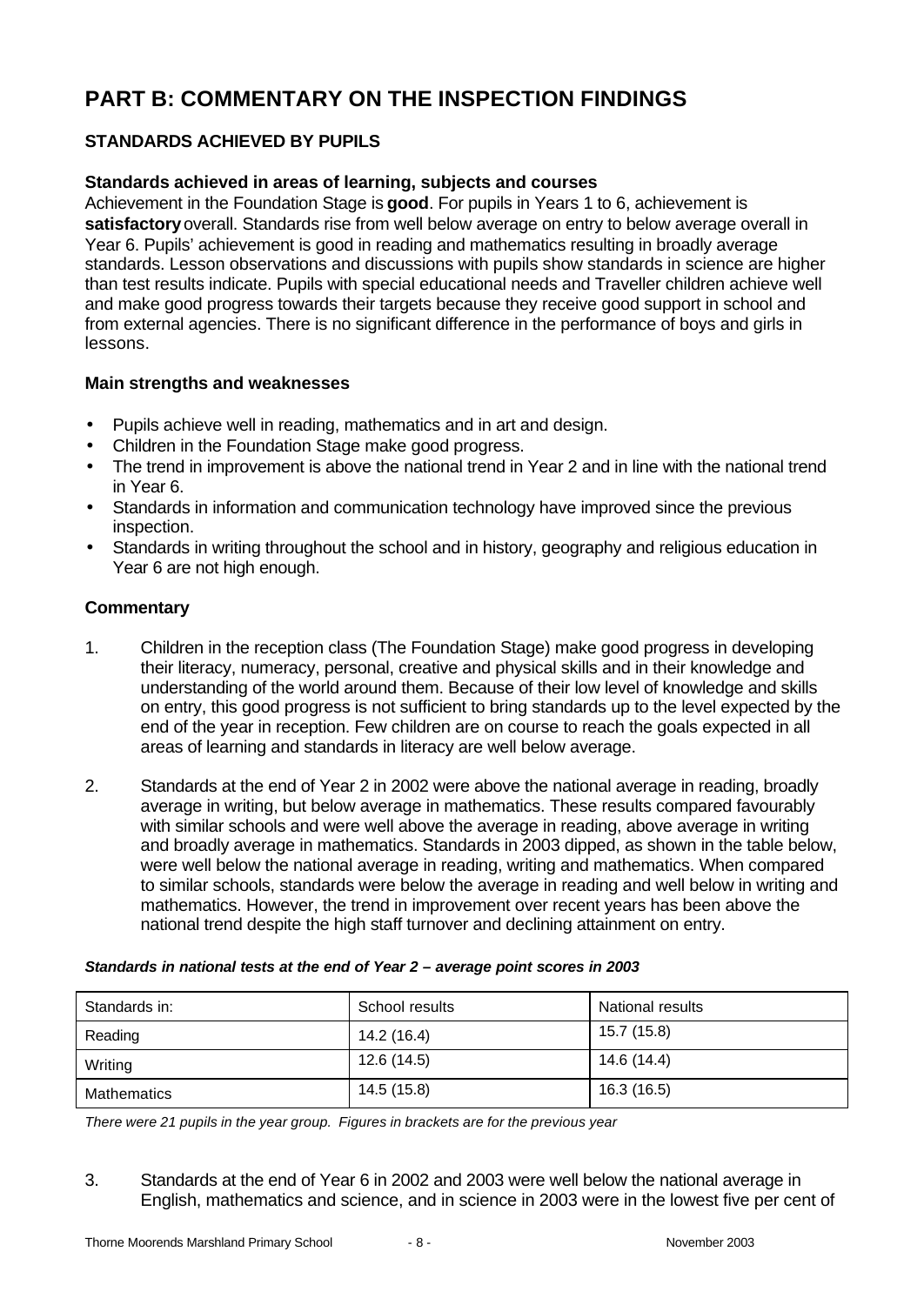schools. When compared to similar schools the results were well below the average in English, mathematics and science. Because this school has very few higher attaining pupils, the significant improvement that has been made since the previous inspection is not evident in the average points scores. For example, at the time of the previous inspection nine percent of pupils reached the expected level 4 in mathematics. This has risen to 54 percent in 2003. The overall trend in improvement is in line with the national trend.

| Standards in: | School results | <b>National results</b> |
|---------------|----------------|-------------------------|
| English       | 24.7 (24.8)    | 26.8 (27.0)             |
| Mathematics   | 23.6 (24.1)    | 26.8 (26.7)             |
| Science       | 25.4 (26.0)    | 28.6 (28.3)             |

#### *Standards in national tests at the end of Year 6 – average point scores in 2003*

*There were 26 pupils in the year group. Figures in brackets are for the previous year*

- 4. This inspection found standards in the Foundation Stage to be well below average in literacy and below average in numeracy and all the other areas of learning. The proportion of children on course to reach the goals expected by the end of reception is currently below average. However, this is an improvement from the well below standards found on entry, because of the good teaching and interesting activities, which motivate the children to want to learn.
- 5. In Year 2, current standards are broadly average in reading and mathematics and below average in writing and science. The pupils' writing skills hinder their ability to record their work clearly in science. From talking to the pupils, many are on course to reach the expected level for their age in science by the end of the year, but because there are few higher attaining pupils, overall standards are below average. Pupils' investigative skills are developing well because of the recent emphasis on practical investigations. There is no significant difference in the attainment of boys and girls, because the school has taken action to raise attainment among boys.
- 6. Current standards in Year 6 are average in reading and mathematics, but below average in writing and science, for the same reason as in Year 2. Investigative skills in science are also developing well in Years 3 to 6 as pupils are enjoying this practical work. The analysis of pupils' performance in national tests has highlighted the weaknesses in their writing skills and these are being addressed in lessons and through setting targets for improvement, which inform pupils of what they need to do to move onto the next stage in their learning. In art and design, standards are above average throughout the school and pupils achieve well. Standards in information and communication technology have improved and are now broadly average in Years 2 and 6. In all other subjects inspected in Year 2, standards are broadly average and achievement is satisfactory. In Year 6, standards in history, geography and religious education are below average as insufficient time has been allocated to teaching these subjects and pupils have superficial knowledge. No judgement could be made in design and technology as insufficient evidence was available and only one lesson seen.
- 7. Standards achieved by many of the pupils with special educational needs and some Travellers are well below average. However, these pupils achieve well making good progress towards their targets. The school caters well for these pupils, who between them have a wide range of learning difficulties, for example specific mathematical delay, concentration difficulties and emotional and behavioural difficulties. A small number of pupils have impaired sight or hearing. External agencies make a significant contribution to the support provided and attainment of these pupils.
- 8. The underachievement evident in national test results has been overcome due to the assessment and tracking procedures now implemented, which show the progress made by individual pupils from year to year. All pupils have targets for improvement based on the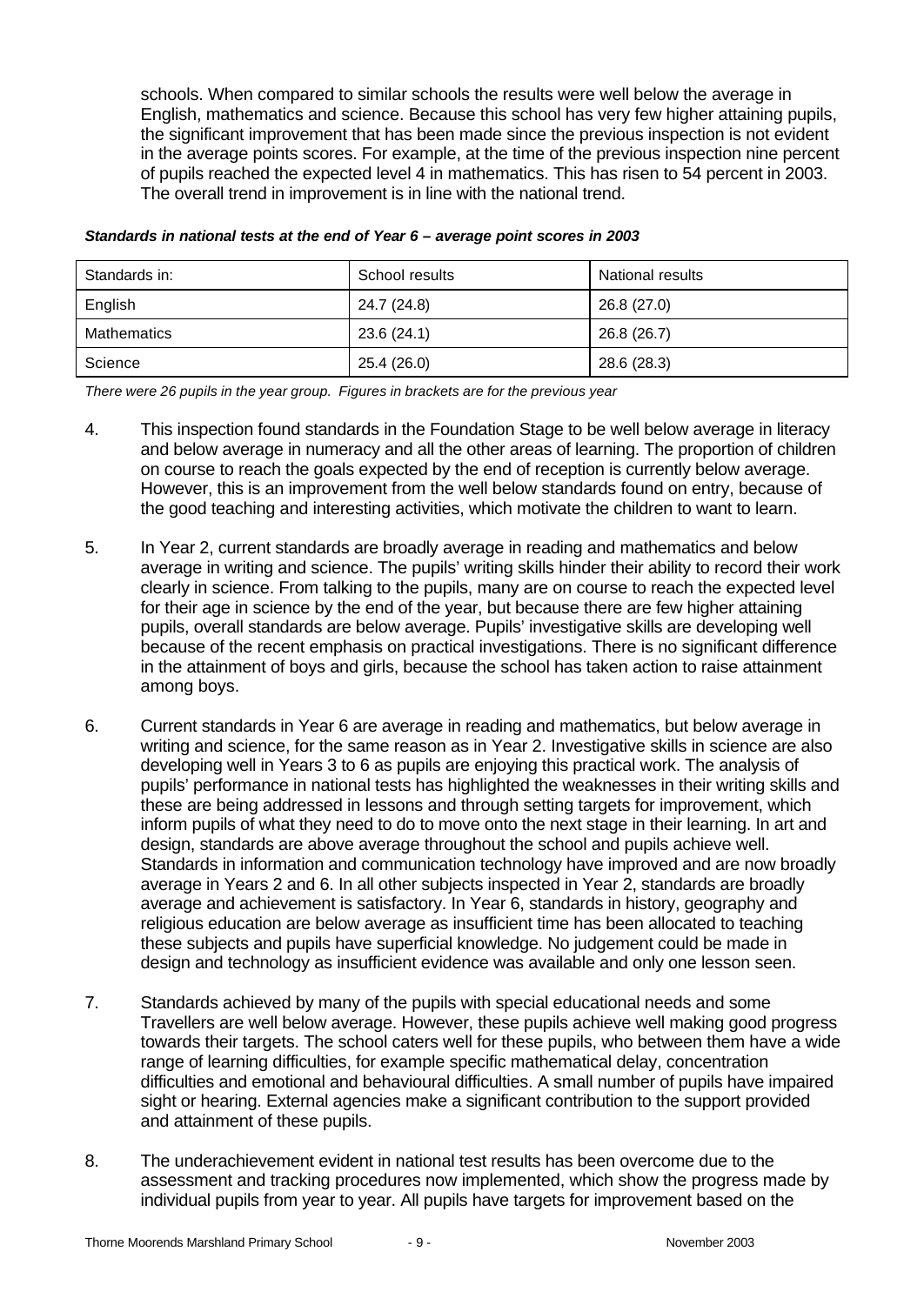assessment information and are aware of what they need to do to achieve their targets, which are often referred to in lessons. Pupils have a much better understanding of their learning and progress and inform teachers how well they think they understand by giving a thumbs up, to show they are confident, thumbs sideways if they are reasonably confident, with thumbs down showing they need more practise.

#### **Pupils' attitudes, values and other personal qualities**

Pupils' attitudes, values and other personal qualities are **satisfactorily** developed by the school. Pupils' attitudes and behaviour are **satisfactory.** The development of pupils' spiritual, moral, social and cultural development is **sound.** Attendance is **unsatisfactory.**

#### **Main strengths and weaknesses**

- The school has very good strategies to promote a high level of attendance but in spite of their best efforts the attendance level is well below the national average.
- Pupils respond well to the school's procedures to involve them in discussions about activities.
- Relationships between staff and pupils are good.
- Older pupils willingly take on a range of responsibilities including care of the younger ones.
- A very small minority of pupils show disruptive and challenging behaviour.

#### **Commentary**

#### *Attendance in the latest complete reporting year (%)*

| Authorised absence |     | Unauthorised absence |     |
|--------------------|-----|----------------------|-----|
| School data        | 6.9 | School data          |     |
| National data      | 5.4 | National data        | J.4 |

*The table gives the percentage of half days (sessions) missed through absence for the latest complete reporting year.*

- 9. The school's attendance level, as shown above, is below the level found in most primary schools. The school and the educational welfare services work very closely with families, and with pupils, to raise the levels of pupils' attendance when there is cause for concern. Pupils are keen to receive the individual and class rewards for good attendance. However, in the last year the attendance level was reduced significantly by families who took holidays during term time.
- 10. The large majority of pupils have positive attitudes towards school. They say that they find their lessons interesting, they are expected to work hard, and that the other children are friendly. Most pupils have a high level of trust in their teachers and they consider that they are treated fairly. Pupils take an active part in school life and in the range of extra activities the school provides outside lessons. They are eager to offer their own ideas and suggestions in class and they learn to respect and listen to the views of others. Caring adults have developed positive relationships with pupils with special educational needs and with Travellers who in turn feel secure and happy in their care. Pupils with emotional and behavioural difficulties trust the adults who regularly visit the school to work with them; consequently they take part in conversations, listen to advice, they try out new ideas to help them concentrate and cope with everyday situations in school. These pupils behave well in class, take their turns and follow instructions.
- 11. Behaviour in school is satisfactory overall. The school sets high expectations of good behaviour and pupils contribute their ideas to their own class rules. However, a small minority of pupils do not always keep to the school and class rules and their behaviour is occasionally disruptive. During the last school year seven pupils were excluded temporarily for unacceptable behaviour, as shown in the table below, and since the start of this term the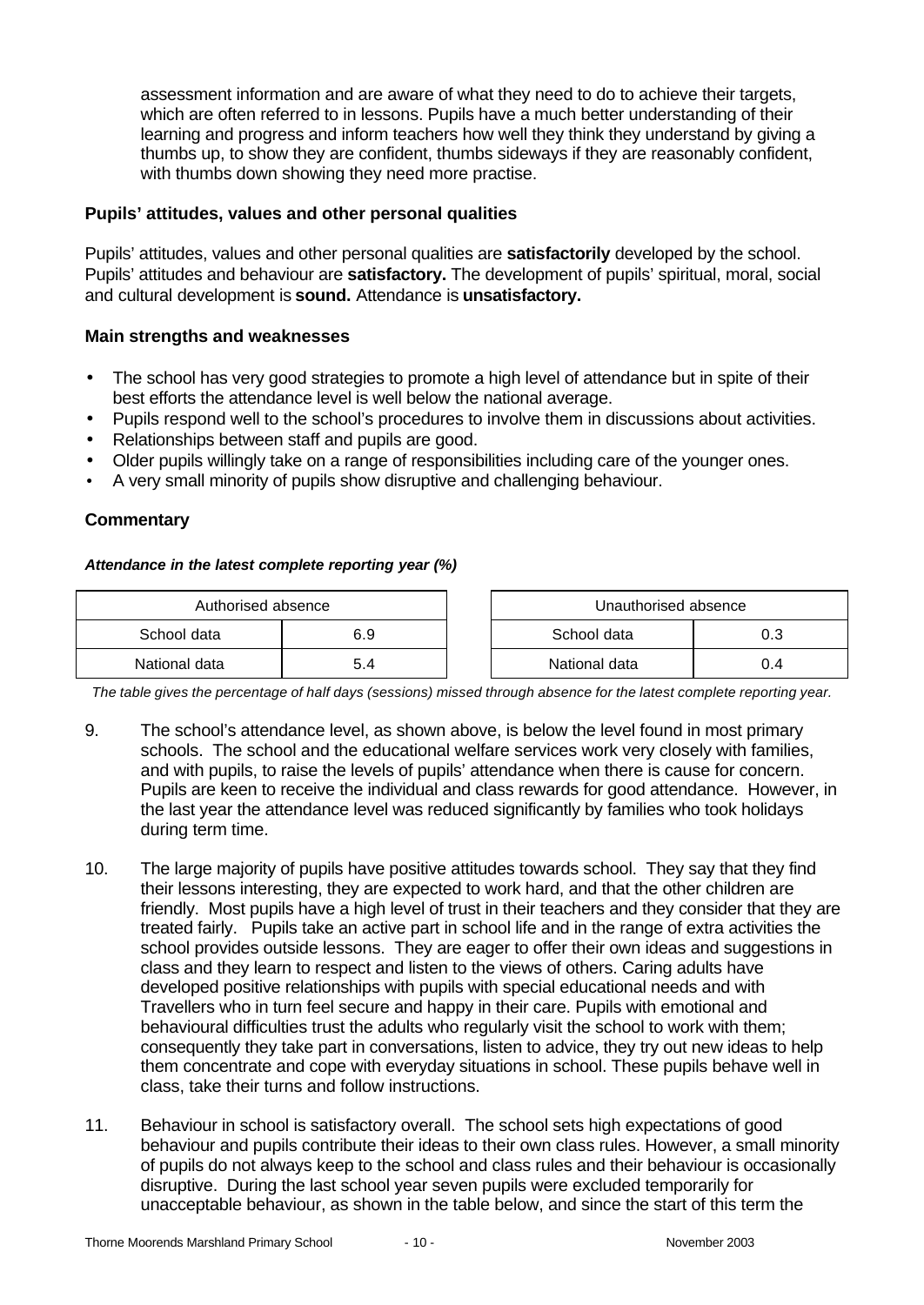school has temporarily excluded two pupils to prevent disruption to the learning of others. Behaviour at lunchtime and in the playground is generally good and several of the older pupils look after the younger ones well, both in the dining room and the playground.

# **Exclusions**

#### *Ethnic background of pupils Exclusions in the last school year*

| Categories used in the Annual School Census | No of pupils<br>on roll | Number of<br>fixed period<br>exclusions | Number of<br>permanent<br>exclusions |
|---------------------------------------------|-------------------------|-----------------------------------------|--------------------------------------|
| White - British                             | 150                     | 13                                      |                                      |
| Mixed - White and Black Caribbean           |                         |                                         |                                      |
| Mixed – White and Black African             |                         |                                         |                                      |
| Mixed – White and Asian                     |                         |                                         |                                      |

*The table gives the number of exclusions, which may be different from the number of pupils excluded.*

- 12. The school's robust stance against bullying is generally effective and all such incidents are investigated thoroughly. Very occasional racist comments are treated very seriously. Pupils respond well to the many ways in which the school prevents and counters any bullying. Most pupils are confident and secure although a few continue to have concerns.
- 13. Pupils learn about other faiths and beliefs in the world and about their own traditions and culture and those in other countries. During assemblies and at the end of the school week pupils are encouraged to reflect on their own personal experiences. From the earliest years in school they develop an understanding of right and wrong. Pupils have a good awareness of the responsibilities of community life and they take part in class and school councils with enthusiasm, contributing original ideas to the debates about school activities. The older pupils can be relied upon to carry out a range of duties, which contribute well to the school community. Pupils, and their parents, raise money for world-wide and local charities.

# **QUALITY OF EDUCATION PROVIDED BY THE SCHOOL**

The quality of education provided by the school is **satisfactory.** The teaching is **sound** overall and is **good** in the Foundation Stage and in mathematics where achievement is good. The curriculum provides a sound range of relevant opportunities and experiences for learning, and is becoming more interesting as cross-curricular links develop. The provision for pupils with special educational needs and Traveller children is **good.**

# **Teaching and learning**

The quality of teaching and learning is **satisfactory** overall. Assessment procedures have improved and are **satisfactory,** but they are not yet fully embedded.

# **Main strengths and weaknesses**

- Teaching overall is good in the reception class, Year 2 and Year 6 and in mathematics.
- Teaching assistants provide good support for pupils and teachers.
- Pupils have good knowledge of their pace of learning.
- Time available for learning is used effectively.
- There is unsatisfactory teaching in occasional lessons.
- There is insufficient use of computers to support pupils' learning across the curriculum.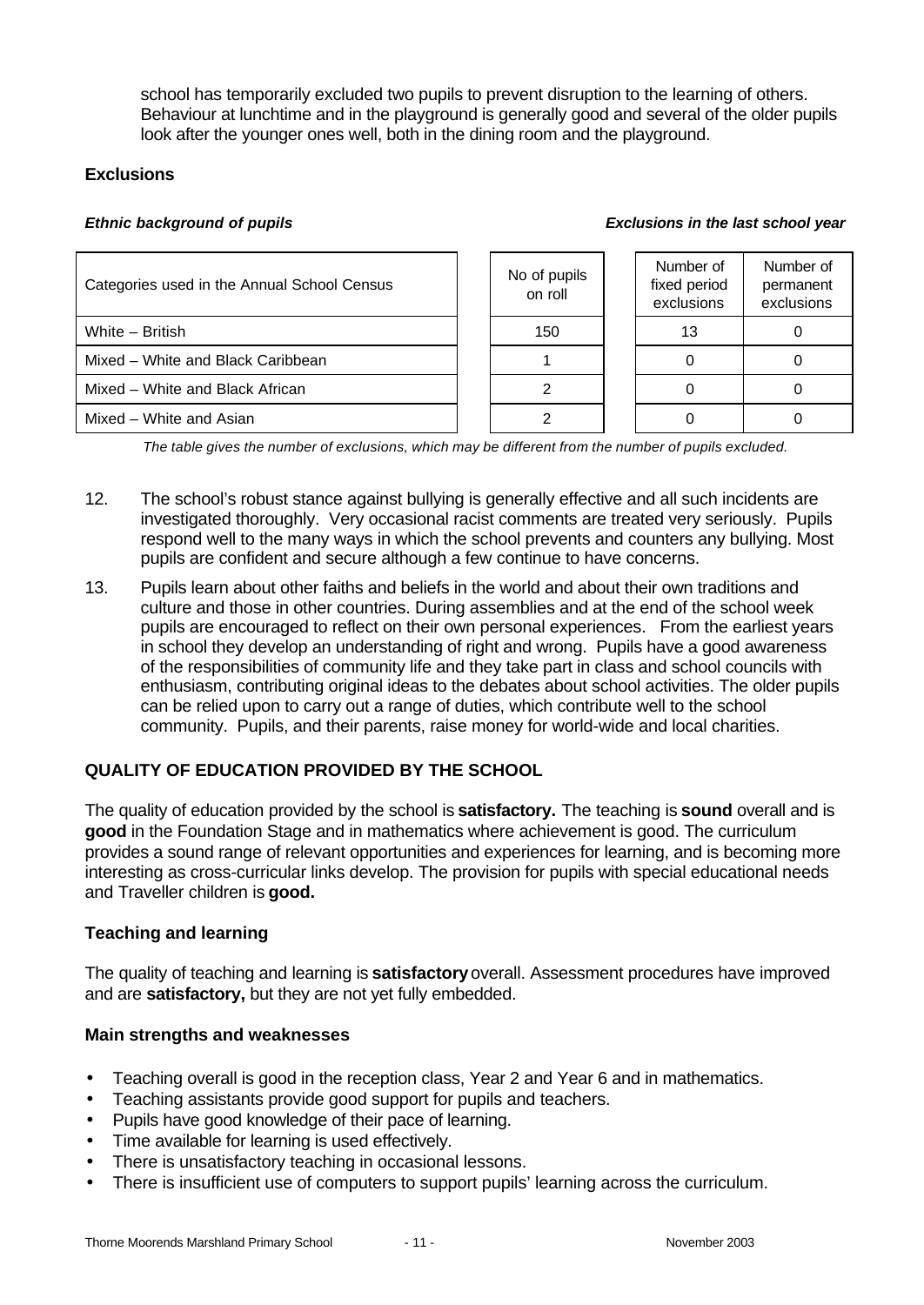# **Commentary**

| Excellent | Very good | Good  | Satisfactory | Unsatisfactorv | Poor    | Very Poor |
|-----------|-----------|-------|--------------|----------------|---------|-----------|
| $0(0\%)$  | 3(8%)     | (46%) | 14 (38%)     | 3(8%)          | $(0\%)$ | $0(0\%)$  |

#### *Summary of teaching observed during the inspection in 37 lessons*

*The table gives the number of lessons observed in each of the seven categories used to make judgements about lessons; figures in brackets show percentages where 30 or more lessons are seen.*

- 14. Teaching and learning are good in Years 2 and 6 and in the reception class. In Years 2 and 6, the good teaching results from thorough, detailed planning based on secure subject knowledge and activities that are challenging, but not too demanding, for all groups of pupils. Frequent references are made to pupils' targets for improvement displayed in classrooms and so pupils understand the purpose of what they are doing and how it is helping them move towards the next stage in their learning. In Year 6 time limits are set for many activities, and this helps to keep lessons moving at a good pace. Strong emphasis is placed on developing speaking and listening skills by planning group discussions into lessons. In the reception class, the key features of the good teaching are the wide range of activities provided across the areas of learning each day and which are closely matched to the learning needs of the children. Good routines are established to encourage independence in collecting resources and in tidying away and there is a good balance between opportunities for the children to choose what they do and activities led by an adult. The planning includes good opportunities for learning out of doors, but overall is inconsistent across the areas of learning. The planning for literacy and numeracy is based on national guidelines and identifies learning targets for each lesson, but learning targets are not identified in other areas of learning, which makes the assessment of what children have learned more difficult.
- 15. The teaching in mathematics is good. Teachers have secure understanding of the National Numeracy Strategy and a greater emphasis is now being placed on developing pupils' investigative and mental arithmetic skills and on solving number problems. Many of the lessons seen in literacy were good. The school has adapted the National Literacy Strategy to meet the needs of the pupils, with more emphasis on developing writing skills, and this is helping to raise standards.
- 16. A significant strength in the teaching throughout the school is in the deployment of teaching assistants, who do much to support the pupils and teachers, including those supporting Traveller children or pupils with special educational needs. In addition, there is good support from a range of external agencies, which enhances the quality of teaching, for example staff from Doncaster Rovers Football Club taught games skills and the Traveller Education Centre taught literacy skills, using resources of particular interest to travellers. Teachers take care and ensure all pupils have the same opportunities to learn and make progress. In English, for example, some more able pupils work with older ones in lessons planned to develop their skills in writing. The marking of pupils' work is good in all classes, with comments to show what pupils did well and where they could improve. Pupils were eager to read them when given their books. A further strength is in the use of time available for lessons; they start promptly each morning and afternoon.
- 17. In most classes, teachers insist on high standards of behaviour and are consistent in their approach to this. When interesting activities are planned, such as practical investigations in science, pupils maintain their concentration, work hard and behave well. However, when lessons last too long, for example, a whole afternoon, pupils become tired towards the end and their concentration lapses in some cases and what started as a good lesson becomes satisfactory. Unsatisfactory lessons resulted from inaccurate teaching in mathematics and tasks not closely matched to the learning needs of pupils, leading to insufficient progress, in others.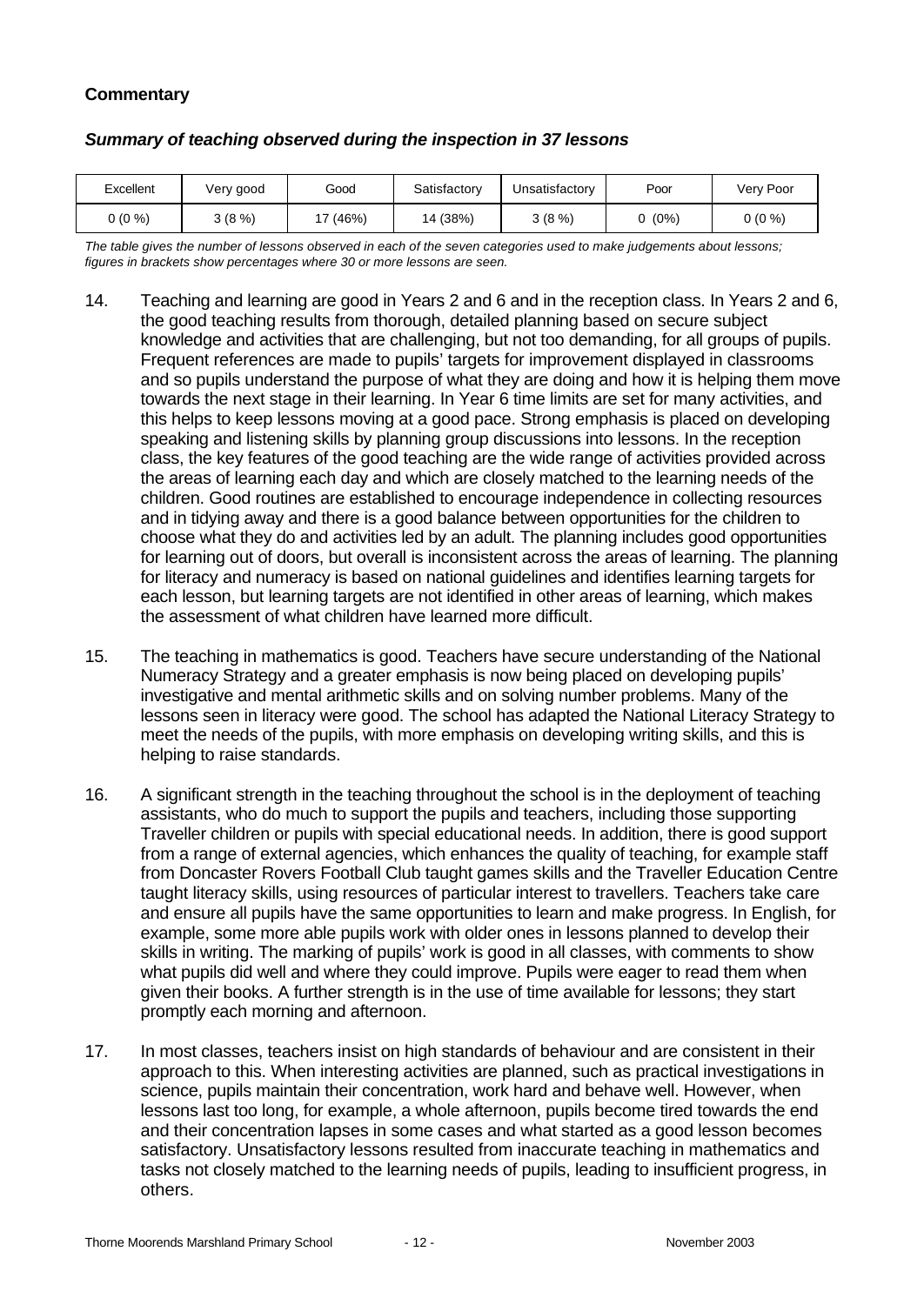- 18. The use of information and communication technology is insufficiently planned into class lessons to support pupils' learning across other subjects, although pupils in Years 3 to 6 show good capacity to work independently and collaboratively. Good use was made of computers to support the learning of children with special educational needs in the reception class. Individual education plans are of good quality and include clear targets, which direct lesson planning, and time limits to enable teachers to judge the rate of progress. These pupils and Travellers are fully included in lessons and sometimes withdrawn for short periods of intensive teaching according to their current levels of attainment.
- 19. Procedures for assessing pupils' attainment and progress are satisfactory. While good procedures have been introduced, an improvement since the previous inspection, they are not yet fully embedded. The information is just starting to be used to identify pupils in all year groups who need a boost to their performance to ensure they are making as much progress as they can. Detailed records are kept in English and mathematics, but as yet pupils' attainment in other subjects is not recorded sufficiently. Pupils' performance in national tests is analysed and the information used to amend the curriculum, evident in science during this inspection. Teachers and teaching assistants use assessment effectively to monitor the progress of pupils with special educational needs and of Traveller children. Pupils have good knowledge of their pace of learning through targets set in lessons and their own assessment of how well they have been met, and through group targets set in English, mathematics and science.

#### **The curriculum**

The school provides **sound** curricular opportunities for its pupils and **good** opportunities for children in the reception class, those with special educational needs and Travellers' children. The curriculum is enriched through a **good** range of extra-curricular activities, which are well supported by the pupils and promote their learning. The accommodation is **good.** Resources for learning are **adequate.**

#### **Main strengths and weaknesses**

- The quality of the Foundation Stage curriculum is good.
- The provision for pupils with special educational needs and for Travellers is good.
- A good range of activities outside the school day helps the pupils to develop their creativity.
- There are good procedures for the induction of children into the Foundation Stage and for the transfer of pupils to secondary schools.
- Links between subjects are not systematically developed.
- The low teaching time in Years 3 to 6 is affecting pupils' attainment in some foundation subjects.

#### **Commentary**

- 20. The school has maintained the generally satisfactory curriculum noted in the last report. Good progress has been made in improving the curriculum for information and communication technology. The development of the computer suite, its effective use, together with a satisfactory scheme of work, is beginning to have a positive effect on standards, although the use of information and communication technology as part of pupils' learning in other subjects is not systematically developed.
- 21. The quality of the curriculum for children in the Foundation Stage is good. Activities each day include all areas of learning and a good balance between opportunities for children to choose what they do and activities led by an adult, for example to develop reading and writing skills. The secure outdoor area is used well for learning as well as for activities to develop physical skills.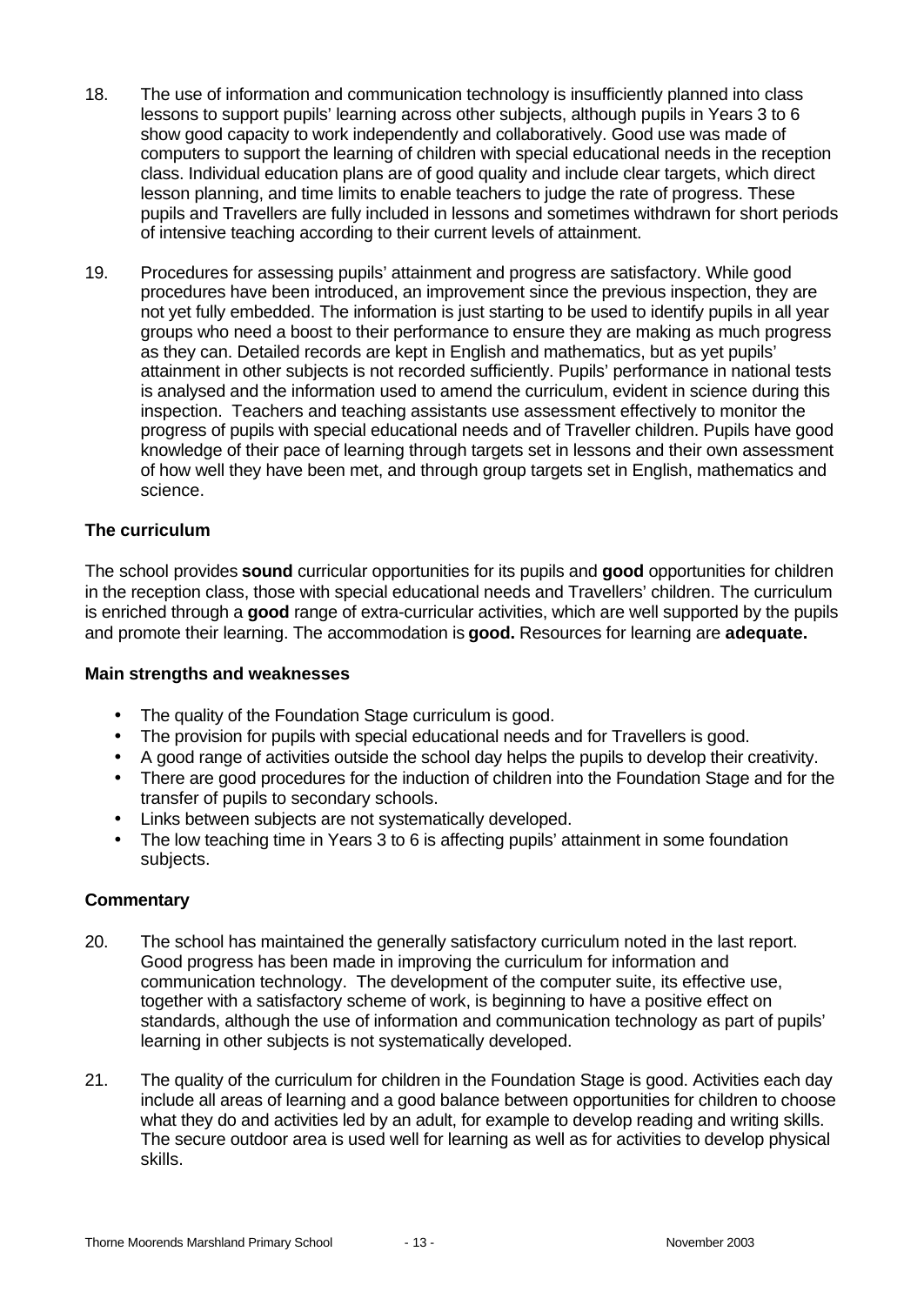- 22. In Years 1 to 6 all National Curriculum subjects and religious education are taught. The curriculum meets statutory requirements. The compilation of schemes of work in information and communication technology and the planning of the Foundation Stage according to the early learning goals have remedied these key issues from the last inspection.
- 23. The curriculum effectively promotes pupils' personal and social skills and their awareness of citizenship. Sex and drugs education is taught according to the agreed school policy. Allocations of teaching time are above national guidelines in Years 1 and 2 but are below recommended minimum levels in Years 3 to 6. This affects the provision for some foundation subjects in these year groups. Insufficient time is allocated to them and, consequently, pupils' levels of knowledge and quality of research are below expected levels.
- 24. Pupils with special educational needs and Travellers receive the full curriculum offered by the school. They take part in all activities and take their turn in carrying out duties that help the school operate efficiently. When planning the English and mathematics curriculum, the teachers modify their expectations to reflect the targets and objectives of pupils' individual education plans or to meet pupils' learning needs. There are well-planned opportunities for lower attaining pupils to receive extra help and support through both individual work and small group activities. Visiting experts from the local authority provide very good help and support for pupils with emotional and behavioural difficulties and some Travellers.
- 25. There are some opportunities for pupils to develop their creativity but the identification and use of links between subjects are not systematically developed. There are some useful examples where younger junior pupils incorporate recently learned scientific skills into their designs for torches, or when the oldest pupils use information and communication technology to revisit their mathematical studies of negative numbers and co-ordinates within the four quadrants.
- 26. There are good procedures for introducing children into the Reception class and good links have been forged with the local secondary school, ensuring that the Year 6 pupils' transition to the next phase of education is effective. The learning mentor from the secondary school visits this school and works with Year 6 pupils well in advance of their transfer, so that any fears can be overcome. This is particularly helpful for any vulnerable pupils, as they know an adult to approach on entry to the secondary school should problems arise.
- 27. The school makes good use of visits and visitors to enrich the curriculum. Older juniors have the opportunity to benefit from residential education where they develop such qualities as independence, team spirit and self-esteem. Theatre groups entertain pupils, they visit sites of cultural importance and many sing in the choir, taking part in national events. There is a good range of interest clubs and the school takes part in a typical range of competitive sporting events.
- 28. Staffing levels are good in the Foundation Stage and are satisfactory in Years 1 to 6. The accommodation is good. Classrooms are spacious and extra rooms are available for small group activities and long-term projects such as design and technology or art. Resources are suitable and sufficient with the exception of physical education, where insufficient large equipment is available to challenge the junior pupils and extend their skills and the reception class, where there are insufficient, attractive resources for practical activities in all areas of learning. The classroom computers are not yet networked to the machines in the computer suite although plans are in hand for this to happen.

#### **Care, guidance and support**

The school's care, welfare, health and safety of its pupils are **good.** There is **good** provision for pupils' support, advice and guidance, based on monitoring of their progress. The school ensures **good** involvement of pupils through seeking, valuing and acting on their views.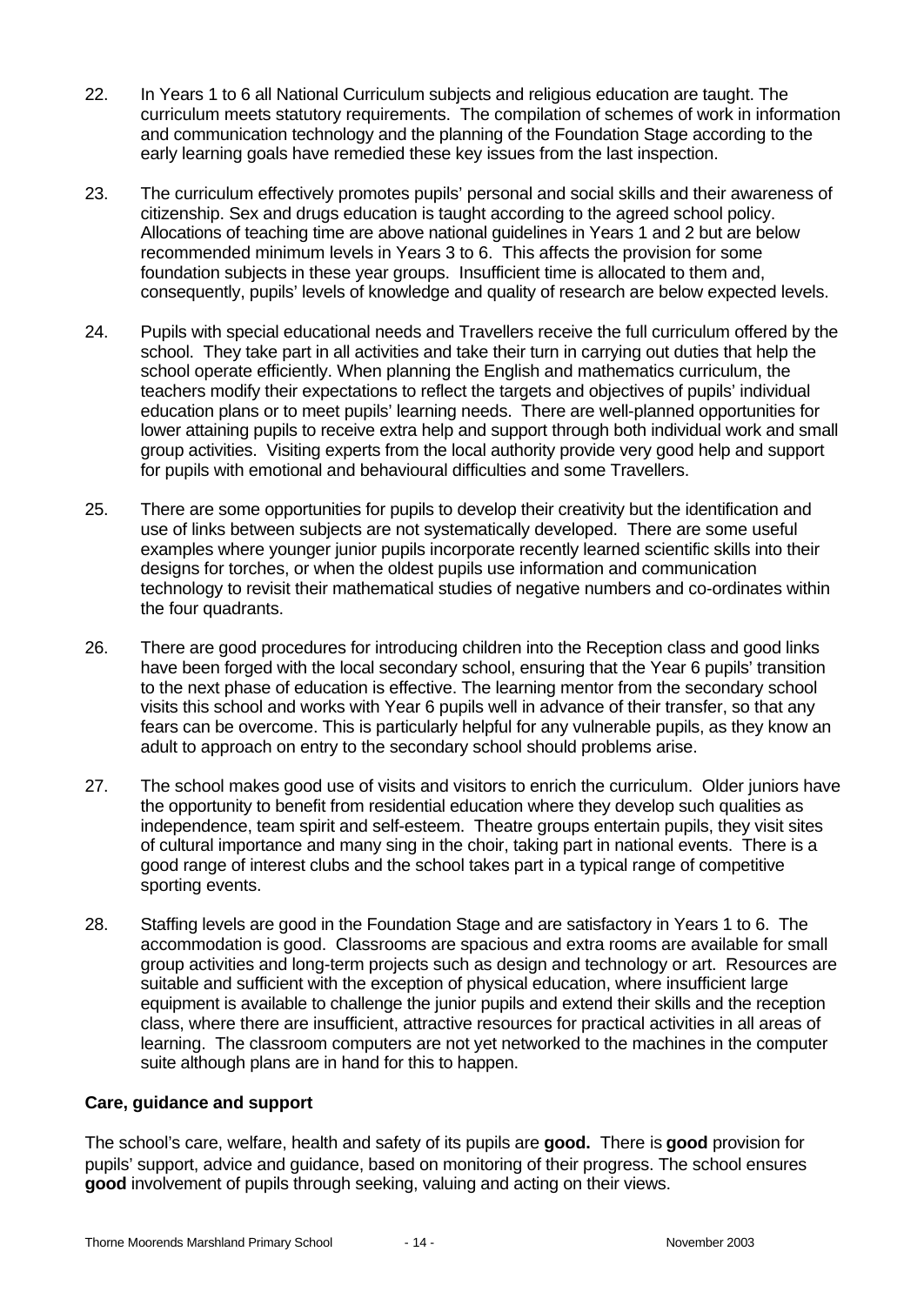#### **Main strengths and weaknesses**

- The school has very good procedures to introduce pupils to the reception class and to support the personal development of vulnerable pupils.
- Supervision at lunch-time is good.
- The school makes good use of agencies to promote good attendance, good behaviour and encourage friendship among pupils.
- The school council plays an active part in making sure that pupils' views are known and taken into consideration when the school makes decisions, which affect them.
- The school has good procedures to include all pupils, whatever their specific needs or circumstances, in all school activities.

# **Commentary**

- 29. The school has good procedures to promote the health, welfare and care of pupils at all times. Child protection procedures are fully in place and all staff know what to do if they have any concerns. Pupils are well supervised, both in and out of lessons, and on all school trips. The school makes risk assessments for school trips and regular inspections of the school premises to eliminate hazards. Pupils have clear guidance on personal safety and healthy living. They are warned of the dangers of drug and alcohol abuse. The school has good procedures to work together with parents and the school nurse to provide for pupils' medical needs.
- 30. The school makes a determined effort to provide well for the general and specific needs of all pupils. Agencies, including the educational welfare service and the school psychological service, have made a good contribution to procedures to promote a climate of friendship and support for all pupils, whatever their needs and circumstances. Consequently pupils develop a strong sense of community and learn to care for each other. The very good support given to individual pupils with emotional or behavioural difficulties or with vision or hearing impairment by experts, who regularly visit the school, ensures that both teachers and support staff are aware of the best ways to support these pupils. This does much to support the development of pupils' self-esteem, confidence and inter-personal skills.
- 31. The school has satisfactory procedures for monitoring academic progress. The use of assessment information to set individual targets in each subject, so that all pupils can make their best progress, is not yet fully embedded.
- 32. Good practices for meeting parents and carers, and getting to know children before they start school, are followed by very good procedures to monitor pupils' personal development as they progress through primary school. Any concerns are raised and problems and incidents are recorded so that pupils can be helped at an early stage and difficulties are dealt with before they grow. Parents are involved at an early stage if their child has problems in school. In class, pupils have regular opportunities to discuss matters that concern their personal and social development.
- 33. Effective procedures to reward good work, behaviour and attendance encourage pupils to do their best. Procedures to counter any oppressive behaviour and bullying are robust and pupils know that any such incidents should be reported. The large majority of pupils say that they know an adult they would turn to if they were worried.
- 34. Pupils know that their views matter and are taken seriously. The weekly meeting of the school council and the class councils provide a forum for pupils to express any ideas, concerns and comments on any aspect of the school's provision. Pupils contribute to their individual records of achievement and, at the end of the year, assess their own strengths and weaknesses so that they can set themselves general targets for the future.

#### **Partnership with parents, other schools and the community**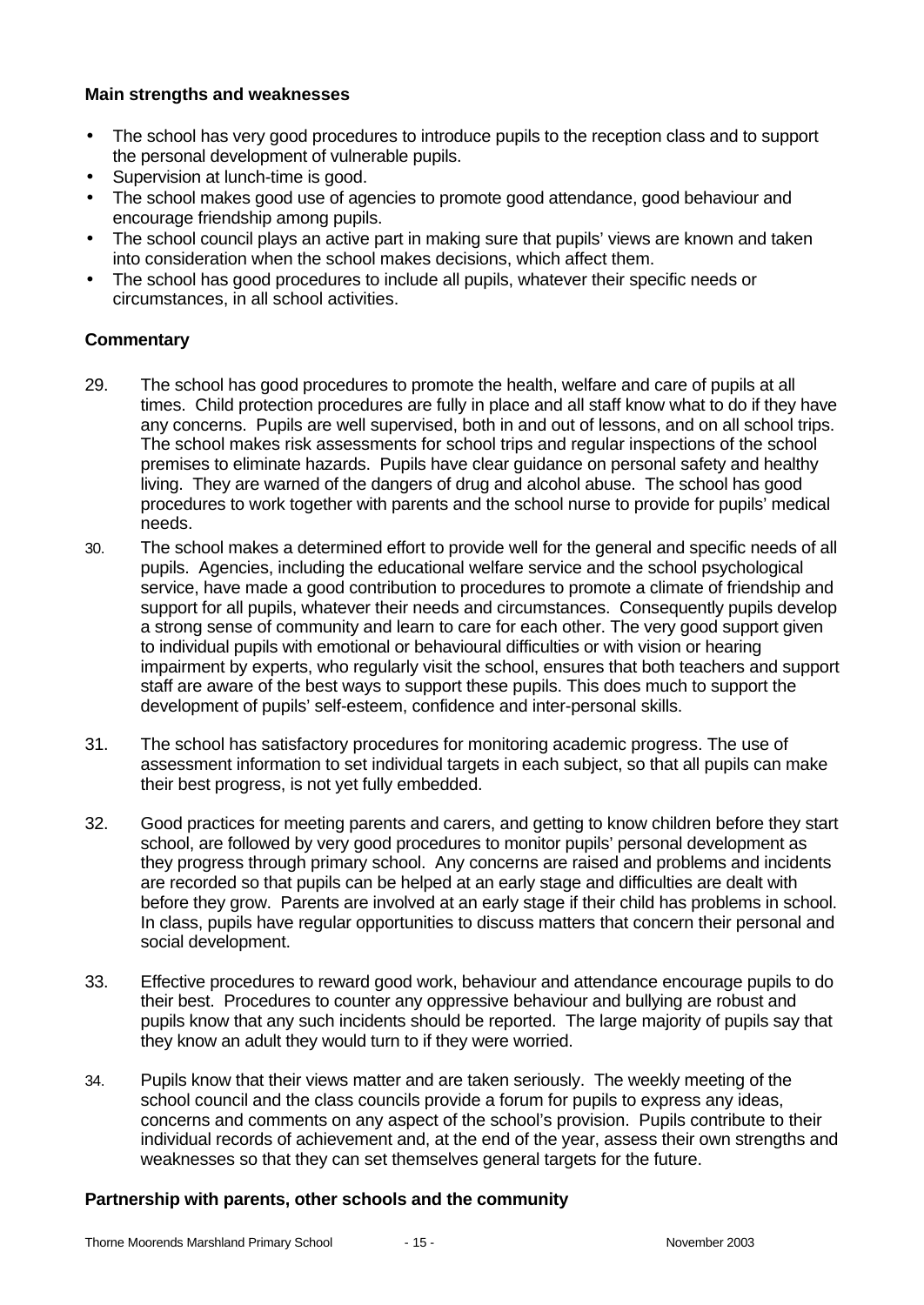The school has a **satisfactory** partnership with its parents. Links with the community and other schools are **good.** Courses for parents are provided in school, which help them to work in closer partnership with the school by supporting their children's learning at home.

#### • **Main strengths and weaknesses**

- •
- The information for parents about the school and about pupils' standards of progress is very good.
- The school responds well to parents' questions or concerns and has good procedures to include parents in decisions affecting their children's education and well being.
- Good quality courses are provided for parents as part of the Sure Start programme.
- A significant number of parents do not co-operate with the school by supporting their children's learning at home.
- The school has good links with the community and with other schools and colleges.

#### **Commentary**

- 35. The quality of information provided for parents is very good. The school provides very useful 'Welcome' booklets for the parents of children in each class, which include the topics to be studied. End of year reports and consultation evenings give parents a clear account of what their children have studied and how well they have worked. Admission procedures, which are good, enable pupils to settle quickly in school.
- 36. Parents are involved at an early stage in any action to provide for their children's educational or personal needs and invited to all review meetings and any interim meetings. All teachers are readily accessible to any parent who has specific concerns or questions. The large majority of parents say that they feel comfortable about approaching the school. The school has sent a questionnaire to seek parents' views and has taken action in response to suggestions.
- 37. A few parents provide much valued help in school and some have subsequently joined the staff as classroom assistants. Some parents support their children's learning at home very well but a significant number of pupils do not have the support that they need at home to enable them to make their best progress.
- 38. The school has good links with the local community. The school premises are used for preschool and holiday projects. Pupils' personal and social education benefits from resources provided by an anti-drugs foundation and books from a multi-national company. A local team provides football coaching and Year 5 and 6 pupils benefit from basketball coaching. Year 6 pupils take part in an annual technology challenge organised by a local business enterprise.
- 39. Governors provide good links with the church and with local schools and colleges. The effective links with the local secondary school provide opportunities for staff to liaise with secondary colleagues to provide pupils with a good start in their secondary education. The school has offered work experience placements for students from University and college courses.

#### **Educational support programmes for parents.**

40. Through the 'Sure Start' programme courses are provided for parents in behaviour management, literacy and numeracy. These are of good quality, with some parents taking advantage of all courses and moving on to follow courses in running creches. Parents spoken to felt they had learned much from these courses and this helped them to support their children's learning at home.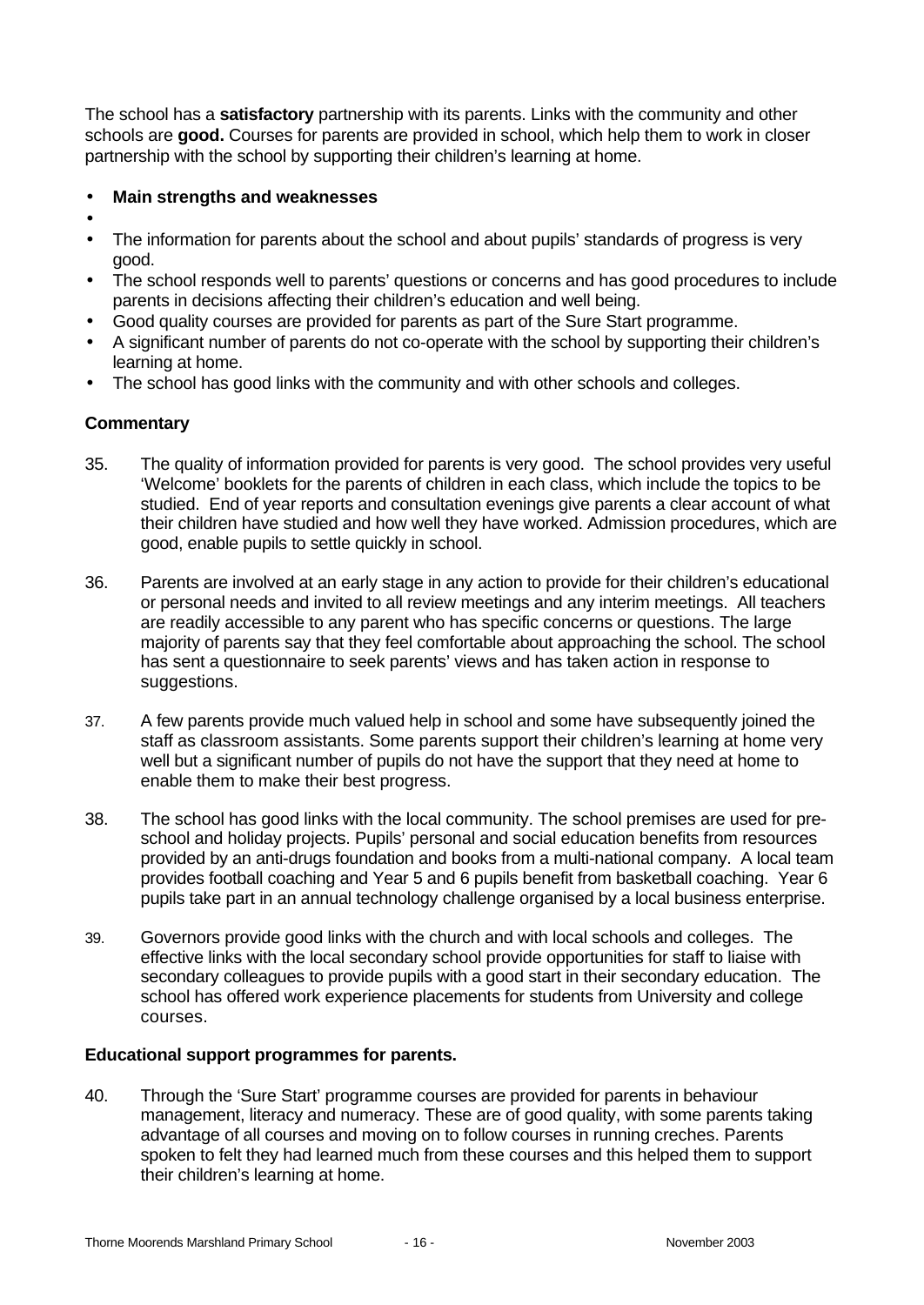#### **LEADERSHIP AND MANAGEMENT**

Leadership and management are **satisfactory** overall and have promoted satisfactory improvement since the previous inspection. The school is led satisfactorily by the headteacher. The leadership of other senior staff in improving provision in the Foundation Stage, in English, mathematics, science and assessment is good. There is a range of satisfactory management structures and procedures to underpin the work of the school. The governance of the school is sound and the governing body fulfils its statutory duties well.

#### **Main strengths and weaknesses**

- The pastoral leadership of the headteacher is good.
- An effective staff team has been created.
- Key staff show good leadership with a clear commitment to raising academic standards and improving the curriculum.
- The provision for pupils with special educational needs and for Travellers is well led and managed.
- Some senior staff have very heavy workloads.
- The roles of some subject co-ordinators are insufficiently developed.

#### **Commentary**

- 41. After an extended period of staff change, the headteacher has successfully established a united staff team who are committed to making good provision for the all round development of pupils. The headteacher has a clear focus on pupils' personal welfare and development and this is reflected in the caring ethos established. Pupils are valued and their successes are celebrated in many attractive displays that raise self-esteem and promote a positive learning environment. The school is totally committed to ensuring that all pupils take a full part in all activities. The leadership of the provision for those pupils with special educational needs and for Travellers is good and ensures that these pupils are supported well in lessons. There is good liaison with external agencies, which provide additional support and guidance and together with the school help these pupils to achieve well.
- 42. All staff other than the headteacher are recent appointments to the school and share a clear commitment to improving provision and raising standards. Senior staff have very heavy workloads, because the headteacher, who is retiring in December 2003, has responsibility for the pastoral care of pupils and delegates responsibility for subjects and some aspects to other staff. This means other senior managers each have more than one subject and an aspect and work very hard to try to ensure that there is good provision in each, with a main focus on English, mathematics, science, special educational needs and assessment. They have shown good leadership in identifying weaknesses in provision and taking steps to remedy them. The special educational needs co-ordinator checks that pupils with statements of their need and Travellers are making good progress and ensures that the conditions, advice and directions within the statements are met and acted upon. The headteacher has checked the overall quality of teaching and learning through lesson observations and examination of pupils' work in previous years and there is a satisfactory timetable established for her work in this area for the current year. However, some key staff have not had sufficient time as yet to carry out their management roles in checking the quality of teaching and learning throughout the school or to evaluate the effectiveness of their initiatives. This is partly due to the high staff turnover and the desire to avoid further disruption for pupils. The roles of some foundation subject co-ordinators are insufficiently developed for them to be able to play a full part in school self-review and evaluation procedures and so influence standards in their subjects. This is because they are new to their roles this term and have concentrated on getting to know their classes first.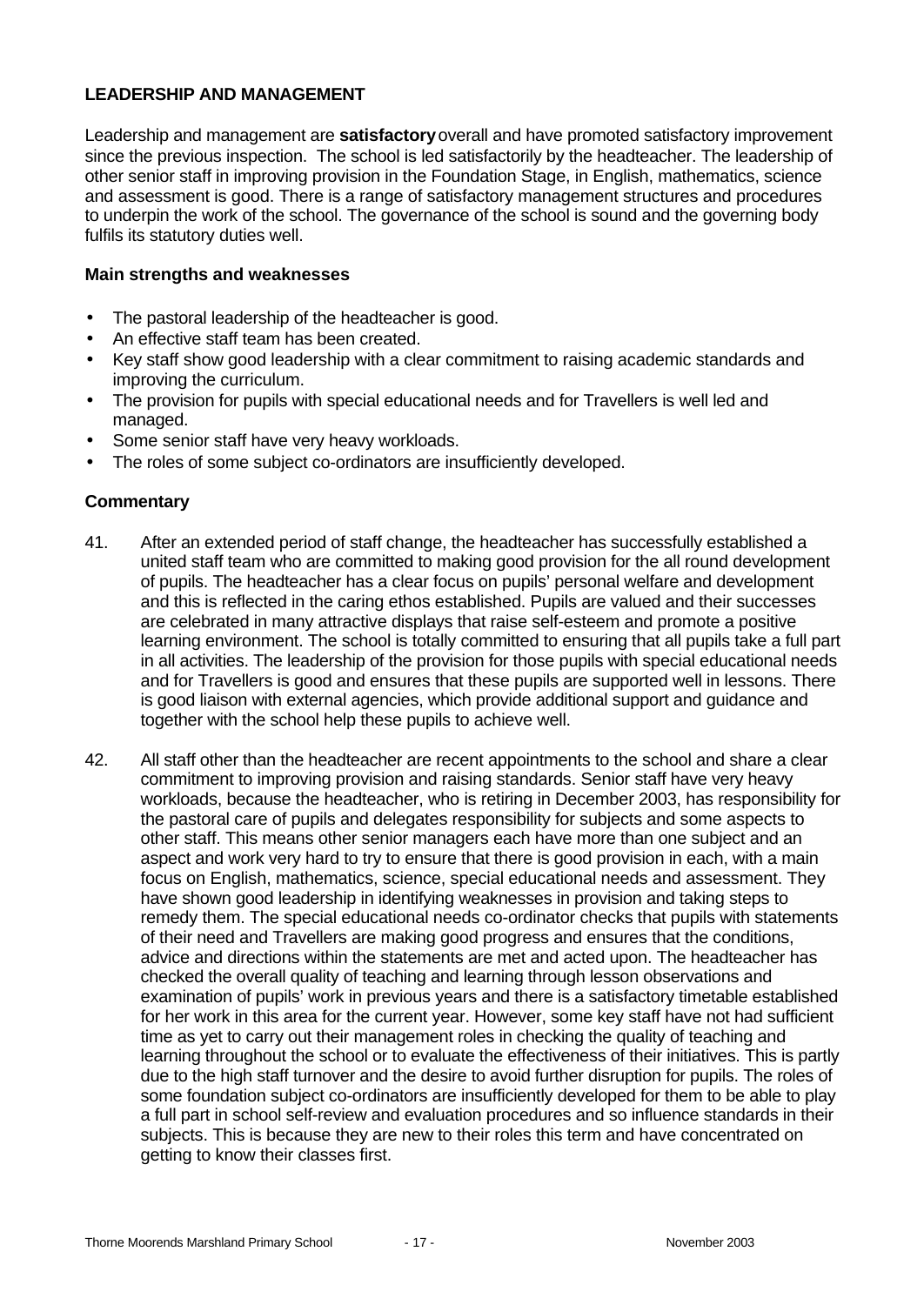43. The school has established a good bank of assessment information over the past year by which it can check the progress of pupils and is now beginning to set targets for improvement linked to teachers' performance. It analyses its performance in the results of national tests in detail and identifies weaknesses in provision. For example, staff have highlighted extended writing and experimental and investigative science as weaker areas and have put effective strategies in place to improve provision and performance. Governors have a clear understanding of the school's strengths and weaknesses in performance and are actively involved in planning for the school's development. They are not afraid to make unpopular decisions, such as when they reduced the level of staffing at the start of the current year, and challenge the school on issues such as behaviour management. The governors fulfil all their statutory responsibilities. The school development plan was recently modified following advice from the local education authority and now provides a clear picture of timescales and progress towards the targets. Overall the day-to-day management of the school is sound and it runs smoothly.

#### *Financial information for the year April 2002 to March 2003*

| Income and expenditure $(E)$ |         | Balances (£)                                  |  |  |
|------------------------------|---------|-----------------------------------------------|--|--|
| Total income                 | 525.548 | Balance from previous year<br>68,346          |  |  |
| Total expenditure            | 520.260 | Balance carried forward to the next<br>86.184 |  |  |
| Expenditure per pupil        | 3,134   |                                               |  |  |

44. The management of the school's finances is sound and the previously large reserve has now been used effectively to benefit pupils. The school has an above average income and costs per pupil are higher than in most schools. This is because of extra grants the school attracts to support specific groups of pupils, such as Travellers, and money is spent wisely on extra staffing to support their needs effectively. The school makes satisfactory arrangements to consult and inform parents. Overall, in view of the satisfactory and improving provision and achievement of pupils, the school gives satisfactory value for money.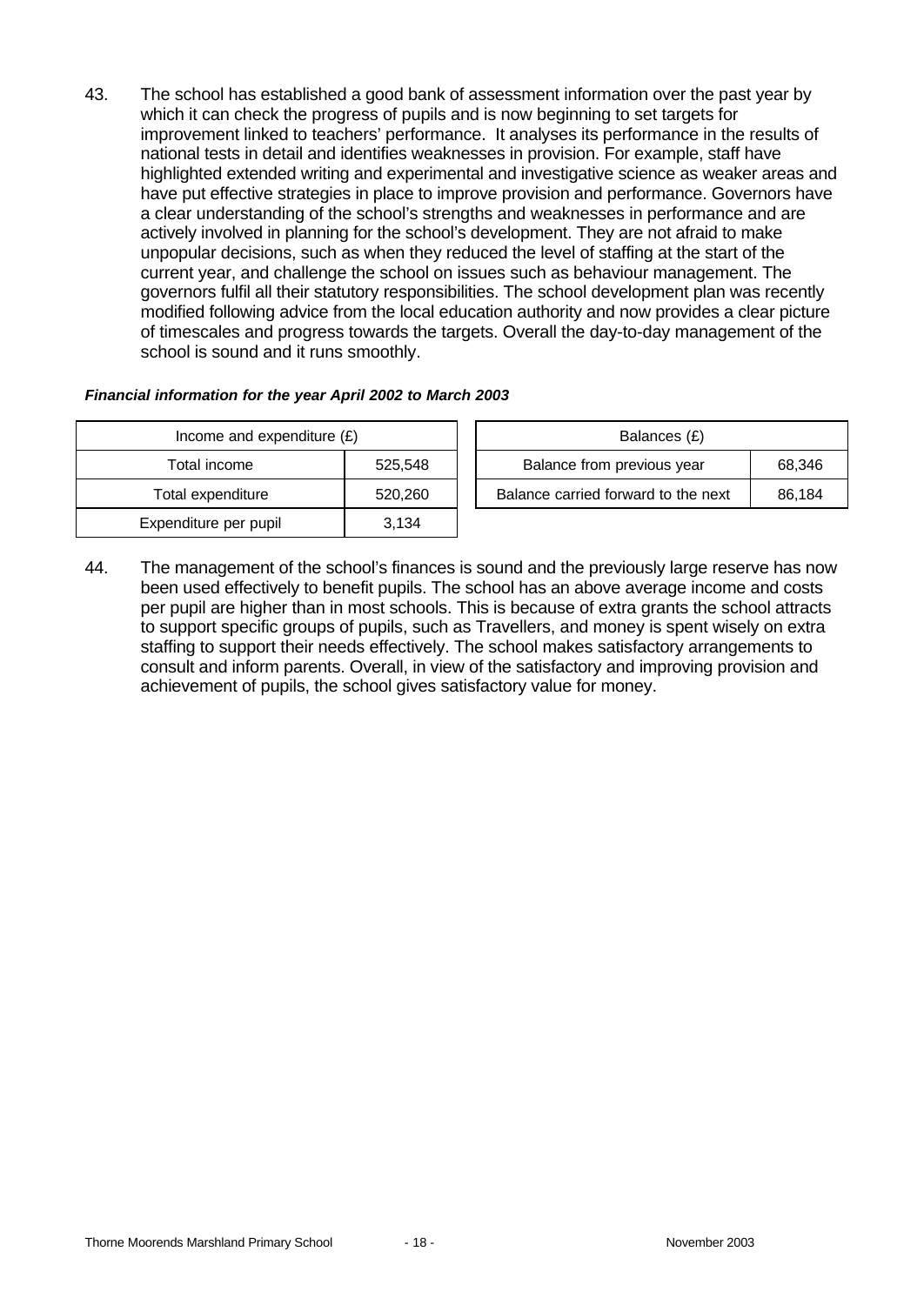# **PART C: THE QUALITY OF EDUCATION IN AREAS OF LEARNING, SUBJECTS AND COURSES**

# **AREAS OF LEARNING IN THE FOUNDATION STAGE**

Provision in the Foundation Stage is good. This is a significant improvement since the previous inspection.

#### **Main strengths and weaknesses**

- Teaching and learning are good overall.
- The foundation stage is well led and managed.
- The good quality and range of practical activities planned in the curriculum support learning well.
- The good accommodation has a positive impact on the children's progress.
- There are insufficient attractive resources in some areas of learning.
- The planning across the areas of learning is inconsistent.

#### **Commentary**

- 45. The children are admitted into the reception class in September following their fourth birthday. Assessments soon after they are admitted show attainment to be well below that expected for their age, especially in their language and numeracy skills, which for many are at a low level. Attainment on entry has declined since the previous inspection. The children achieve well in all areas of learning and a few are on course to reach the goals expected by the end of the academic year. The significant majority, however, are unlikely to reach all the expected goals, especially in literacy and numeracy and overall standards are below average in all areas of learning and well below in literacy because of the low attainment on entry.
- 46. Teaching is good overall, with effective links made between the areas of learning. The staff work cohesively together as a team to ensure all children are well supported and fully included in all activities as far as possible. Children with special educational needs and Travellers' children are well supported, not only by teaching assistants, but also by external agencies, for example by speech therapists. The staff manage the children well and often adapt their teaching according to concentration levels, choosing activities that interest the children and which motivate them to want to learn. Activities in literacy and numeracy are planned well, but in other areas of learning lack information as to the purpose. Frequent assessments of the children's attainment and progress are recorded on post-it notes and transferred to individual records at frequent intervals.

# **PERSONAL, SOCIAL AND EMOTIONAL DEVELOPMENT**

Provision in personal, social and emotional development is **good.**

#### **Main strengths and weaknesses**

- The consistency in expectations and good role models set by all staff.
- The emphasis on developing the children's self-esteem and independence.
- The behaviour management strategies are effective in helping the children settle into school routines.
- Not all children are happy to come to school.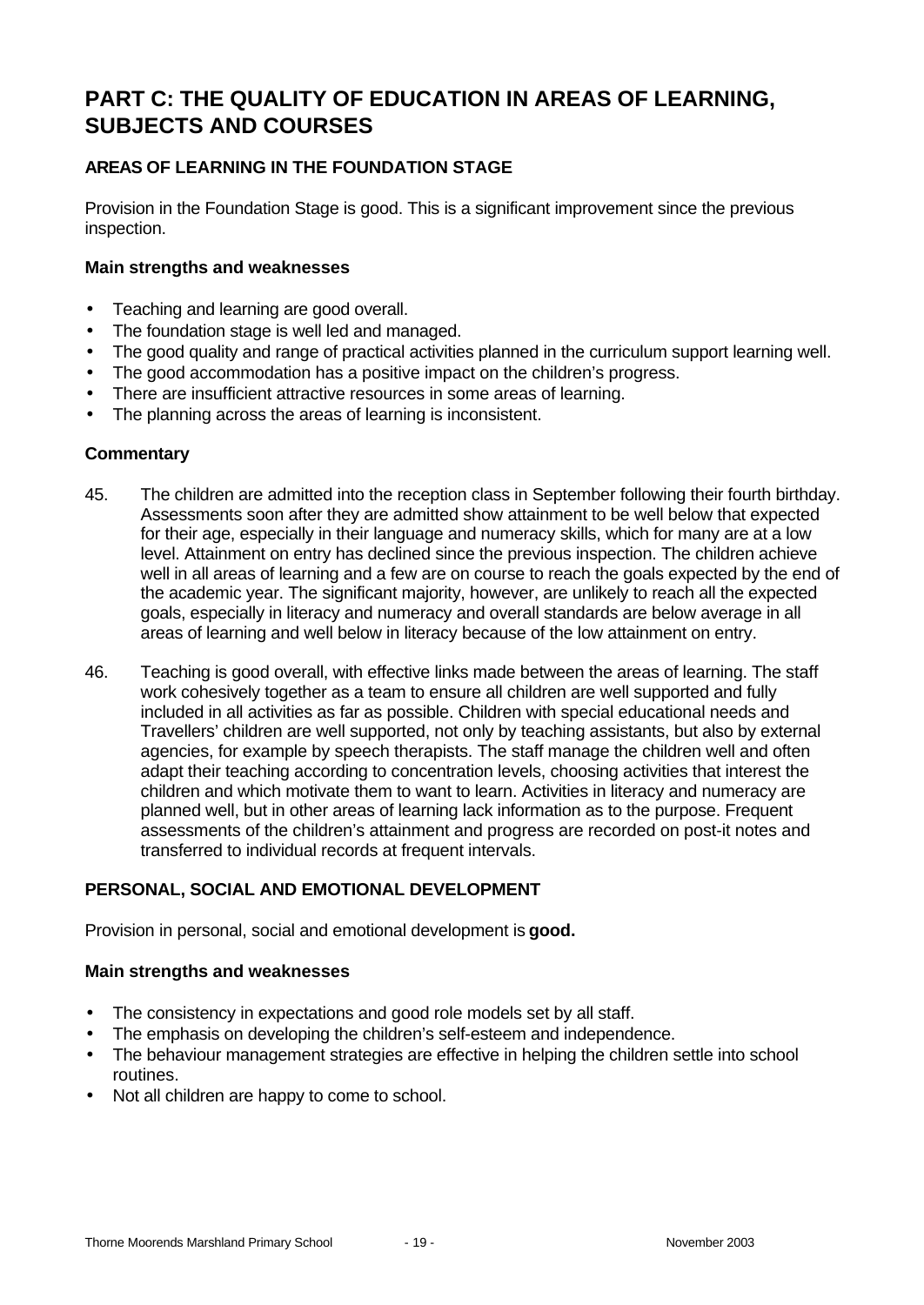# **Commentary**

47. Much emphasis is placed on developing the children's personal skills through careful observation and assessment of their progress. A sense of community is developing among the large majority of children, where each child is treated as a valued member. The rewarding of children's efforts is a key feature in the work of all staff, helping to sustain children's concentration, which for many is limited, and make sure that children do their best and achieve well. Most children are now beginning to understand that good behaviour is expected and the staff sensitively and calmly manage disruptive behaviour and help the children understand why it is not acceptable. Some are beginning to show independence in moving around different activities, completing one successfully before moving on. Others lack concentration and flit from one activity to another when not working with an adult. The good range of well-organised practical activities effectively encourages the children to take turns, share fairly and learn to work with each other. The children's enjoyment of activities out of doors, such as painting the garden shed and raking up leaves was evident from their chatter and participation.

# **COMMUNICATION, LANGUAGE AND LITERACY**

Provision in communication, language and literacy is **good.**

#### **Main strengths and weaknesses**

- Secure understanding of how to teach early skills in reading and writing.
- The strong emphasis on developing the children's speaking and listening skills.
- The development of children's writing through purposeful tasks.
- There are insufficient attractive resources to enthuse and interest the children.

#### **Commentary**

48. The children show interest in sharing books and discussing events in stories through the pictures. They are beginning to recognise and write a few letter sounds and apply their knowledge in games such as 'I spy'. Some children have difficulty in remembering sounds they have learned previously and so much reinforcement is carefully planned through group activities led by an adult. This gives all children short periods of intensive teaching, which is further reinforced through a choice of activities. The staff skilfully help the children to extend their range of vocabulary by using and talking about unfamiliar words. The staff are sensitive to those reluctant to speak in a group. Spoken language is central to most activities, when children are encouraged to offer contributions and so increase their ability to express their feelings and ideas. Speech therapy is provided in school for those in need, giving valuable support and helping these children make good progress towards their targets. Most children generally enjoy the activities, which are closely matched to their levels of attainment. The children have learned how to form some letters correctly and a few are beginning to copy their names. Effective use is made of computer programs to support letter formation and recognition. A writing table is available, but very few children choose to use it as yet, as they are not confident in attempting to write letters unaided.

# **MATHEMATICAL DEVELOPMENT**

Provision in mathematical development is **good**.

#### **Main strengths and weaknesses**

- The range of interesting ways in which counting skills are developed.
- All opportunities are taken at other times to count the number of children or of objects and so develop the children's counting skills.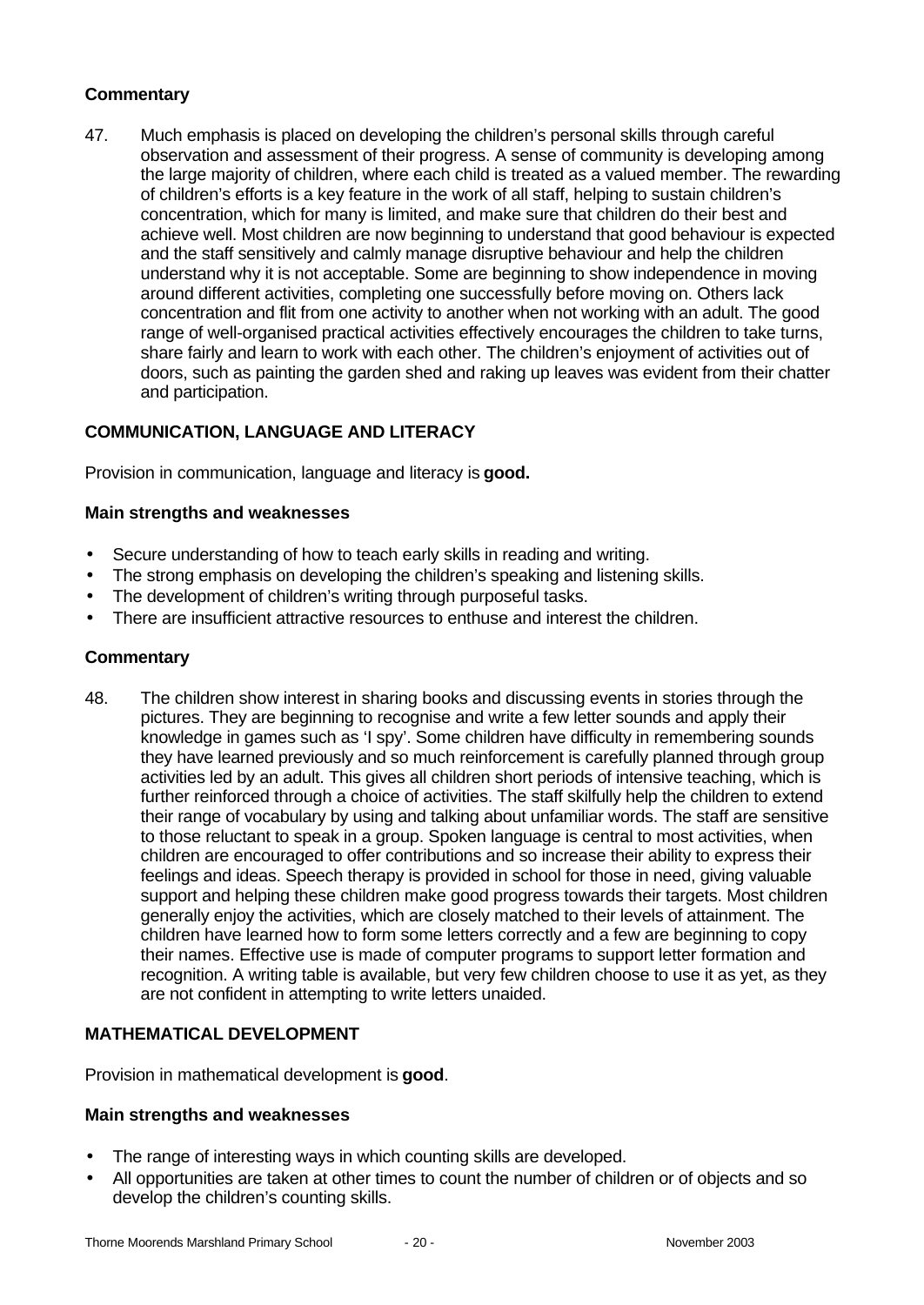#### **Commentary**

49. The teaching of mathematics through practical activities is the key factor in the children's good achievement. Basic skills in counting are low on entry, but through frequent opportunities, such as counting those having school dinners or packed lunches, or singing number songs and rhymes, the children soon join in. Interesting activities, such as dressing the class toys in bead necklaces, encourages individual children to count the number of beads and then for the more able to try and identify the correct numeral. Few children are currently at the stage of recognising numerals. The class teacher has made good quality resources to support the children's development of skills, but there are insufficient for children to work independently.

#### **KNOWLEDGE AND UNDERSTANDING OF THE WORLD**

Provision in knowledge and understanding of the world is **good**.

#### **Main strengths and weaknesses**

- The activities set cater well for the needs of all children.
- Effective links are made with communication, language and literacy and mathematics.
- The purpose of activities is not clear in the planning.

#### **Commentary**

50. When children start school, many have very limited knowledge of the world around them. An interesting and wide range of activities is planned to develop this knowledge, often through practical experiences. The children develop confidence, self-esteem and interest to talk about their world through opportunities to play with toys and participate in role-play. Much learning is through investigation, exploration and through visits, such as the autumn walk in the local area. Through first hand observations the children learned about changes in autumn. Having read the story of 'Mrs Wishy Washy', the children pretended to be Mrs Wishy Washy cleaning the mud off her animals. The teaching assistant talked to the children about the story, helping them to sequence events in the right order. The planning in this area of learning does not show what the children are expected to learn, which makes assessing their attainment more difficult.

#### **PHYSICAL DEVELOPMENT**

Provision in physical development is **satisfactory**.

#### **Main strengths and weaknesses**

- Outdoor provision is good and helps the children to learn.
- Lessons in the hall provide good opportunities to develop physical skills.
- Examples of good quality intervention, but some opportunities were missed.

#### **Commentary**

51. The children's physical skills develop well because they have access to a good range of resources, both indoors and out. The outdoor area, a significant improvement since the previous inspection, is used well. Resources such as large wheeled toys, gardening tools and smaller equipment, such as balls and Frisbees, stimulate and challenge the children to try new skills. The children enjoy outdoor play because the activities are varied; using paint rollers to paint the shed, for example, was very popular. There is much enthusiasm as children negotiate pathways on tricycles and good interaction from an adult, acting as an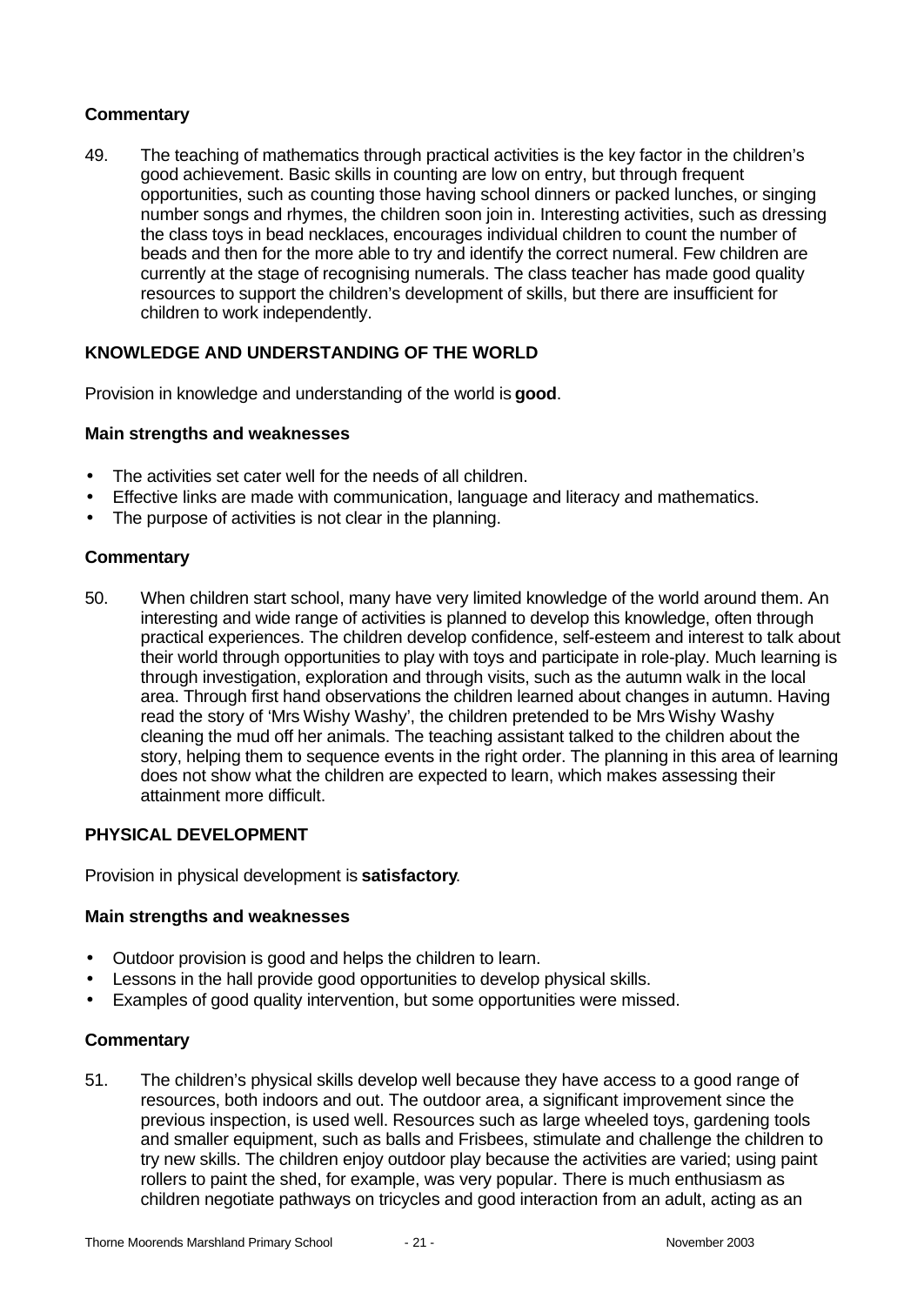elderly grandma crossing the road, furthered the children's learning about families. The staff have a good eye to safety and deploy themselves well to ensure they have sight of all children. When using the hall for physical activities, the children became over excited, with several refusing to obey the teacher's instructions. The children were rightly taken back to the classroom in the interests of safety and in reinforcing expectations of behaviour. Many of the children still struggle when using scissors and in gripping pencils and crayons firmly when writing or colouring. Planning often describes the activities provided, but not what skills the children are expected to develop.

#### **CREATIVE DEVELOPMENT**

Provision in creative development is **good**

#### **Main strengths and weaknesses**

The good range of opportunities to develop creativity.

#### **Commentary**

52. The children enjoy joining in role play activities, when they pretend to be who they want to be, such as a crossing patrol warden, controlling the children riding on tricycles, or their parents when using paint rollers, or dressing up to go to parties. The children also enjoy music and rhymes, which are a part of daily routines. Many carefully prepared experiences allow the children to explore colour and texture, for example, when they print autumn pictures using leaves, and create a mobile of fish under the sea. As part of their topic on homes and families, the children develop their creative skills when making houses from cardboard boxes and other materials cut and glued together. The skills to be developed from activities are not always clear from the planning.

#### **SUBJECTS IN KEY STAGES 1 and 2**

#### **ENGLISH**

Provision in English is **satisfactory** and is improving as new policies and procedures are beginning to have an impact on achievement. Overall, the quality of the teaching and the work planned for pupils is sound and ensures that they achieve satisfactorily overall. Standards are higher than they were at the time of the previous inspection and progress in Years 3 to 6 has improved and is now satisfactory.

#### **Main strengths and weaknesses**

- Pupils achieve well in reading.
- The quality of teaching and learning in Years 2 and 6 is good.
- Standards in writing are below average.
- Marking gives pupils a clear picture of how well they are doing and what they have to do to improve.
- Leadership of the subject is good but the co-ordinator does not have sufficient time to check the quality of teaching and learning.

#### **Commentary**

53. Standards in English are below average in both Years 2 and 6. Pupils' achievement, however, is satisfactory overall. Assessment information shows that in writing, there has been some underachievement among the current Year 6 pupils in previous years. This has been identified and remedied and standards are rising as a result of the focus on improving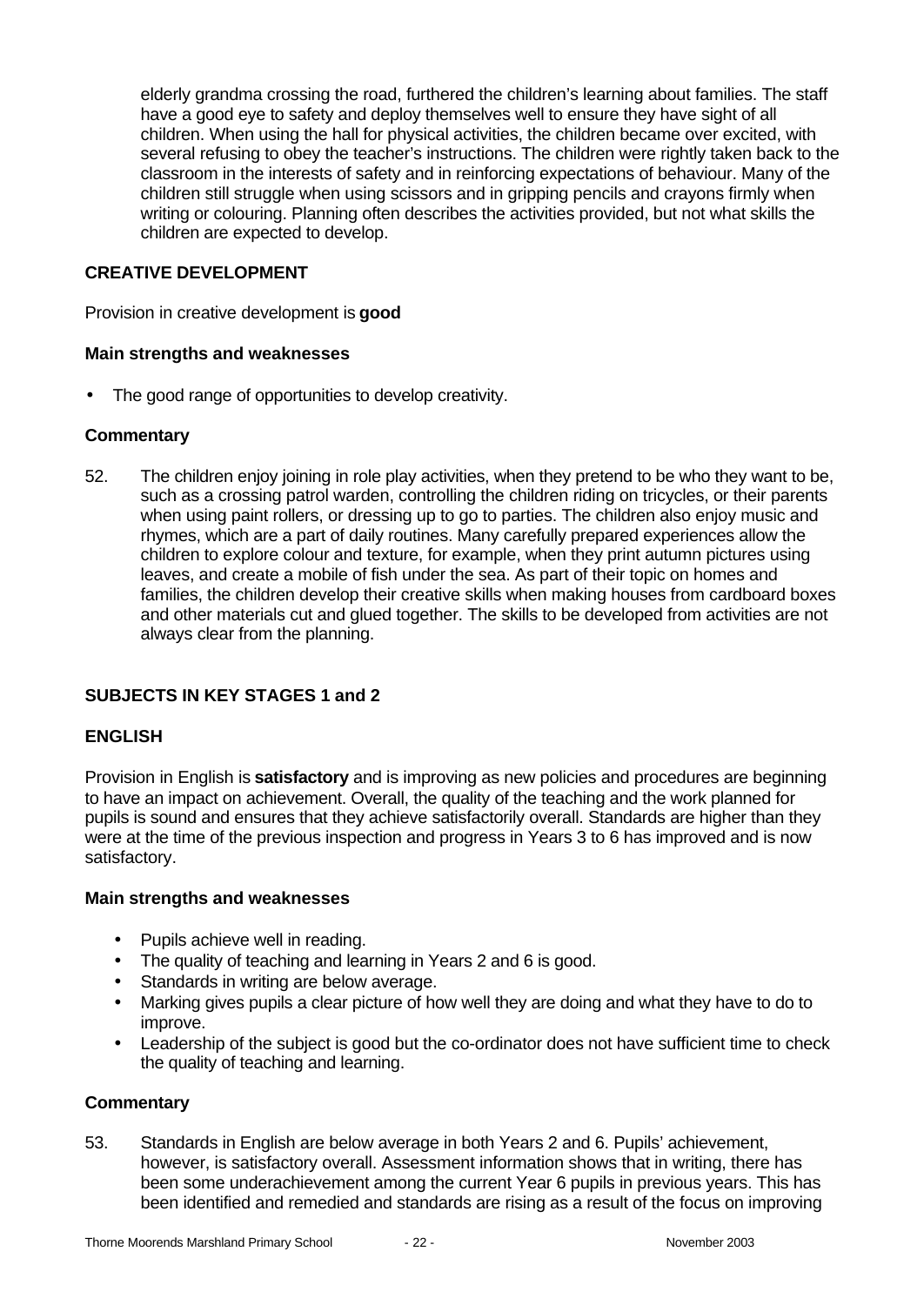the quality of teaching and learning. The overall improvement shown is a credit to the school in view of the recent turbulence in staffing and the declining standards in literacy on entry. It is not yet reflected fully in the results of national tests, where standards are usually well below average and below those of similar schools. Throughout the school, higher standards in reading are compensating for lower standards in writing. Results of national tests at the end of Year 2 show that girls achieve better than boys but by the end of Year 6 both achieve at similar levels.

- 54. Standards in reading are currently average at the end of both Years 2 and 6 and pupils achieve well from a low starting point. This is because of consistently good teaching, supported well by a sound range of attractive and good quality books, which promote enjoyment of books and reading. Pupils select their own books from a structured selection, learning to discriminate in their choices; older pupils develop preferences for the work of certain authors and styles of books, discussing their preferences with confidence. For example, some prefer mystery or humorous stories, whilst others enjoy the works of Dick King Smith and Jacqueline Wilson. Pupils are encouraged to read with parents and carers at home to help them to learn; whilst many parents provide good support a significant minority does not.
- 55. Pupils' skills in speaking and listening are below average in Year 2 but are close to average by Year 6. Throughout the school most listen with interest to what their teachers have to say but a few find it hard to maintain concentration throughout a full lesson, which slows their own learning. By Year 2, most pupils speak in simple sentences and develop appropriate confidence in speaking aloud in whole class sessions. They build on this satisfactorily in Years 3 to 6 as teachers try to ensure that pupils understand new vocabulary in each subject, pronouncing words clearly and explaining meanings. Whilst pupils mainly explain their work satisfactorily in lessons, they do not use a wide range of descriptive vocabulary. This affects the quality of their writing, which is below average. Pupils in Year 2 are making good progress and achieving well, although a large group of lower attaining pupils find it hard to write at sufficient length. Pupils benefit from good teaching of basic literacy skills, such as spelling and punctuation and write for a sound range of real purposes; for example, they write instructions to tell others how to make puppets. Pupils in Year 6 have not benefited sufficiently from a systematic approach to teaching of the basic skills in the past and their standards of spelling and punctuation are not good enough. For example, some do not understand common spelling and punctuation rules, such as: dropping the 'e' at the end of a word before adding 'ing' and spell 'writing' as 'writeing'; failing to use capital letters at the beginning of sentences.
- 56. Standards are now improving because of good teaching in Years 2 and 6 and in many lessons throughout the school. Teachers use the new bank of assessment information well to identify groups of pupils for specific support and provide work that closely matches the needs of each group. A new system to target specific pupils across all of Years 3 to 6 once a week, by grouping them together on the basis of prior attainment, is helping teachers to focus well on building on writing skills and promoting better progress for all groups of pupils. Pupils with special educational needs are supported well, often working in small groups with additional help from teaching assistants. Staff provide well planned work for Traveller children with good support and encouragement from adults, either on a one-to-one basis or within a small group. The additional support from the local authority is of good quality and resources are carefully selected to provide reading material of specific interest to Travellers. Teachers' marking is good; it rewards pupils' successes in a 'bubble' and provides guidance on how to improve in a rectangular 'box'. The school is continuing to target writing for improvement and recently introduced a new system of providing pupils with individual targets, so that they know what they need to do to improve. This is not yet fully embedded in practice in each classroom. Good examples of pupils' writing from each year group are celebrated in displays around the school to provide an inspirational model for others.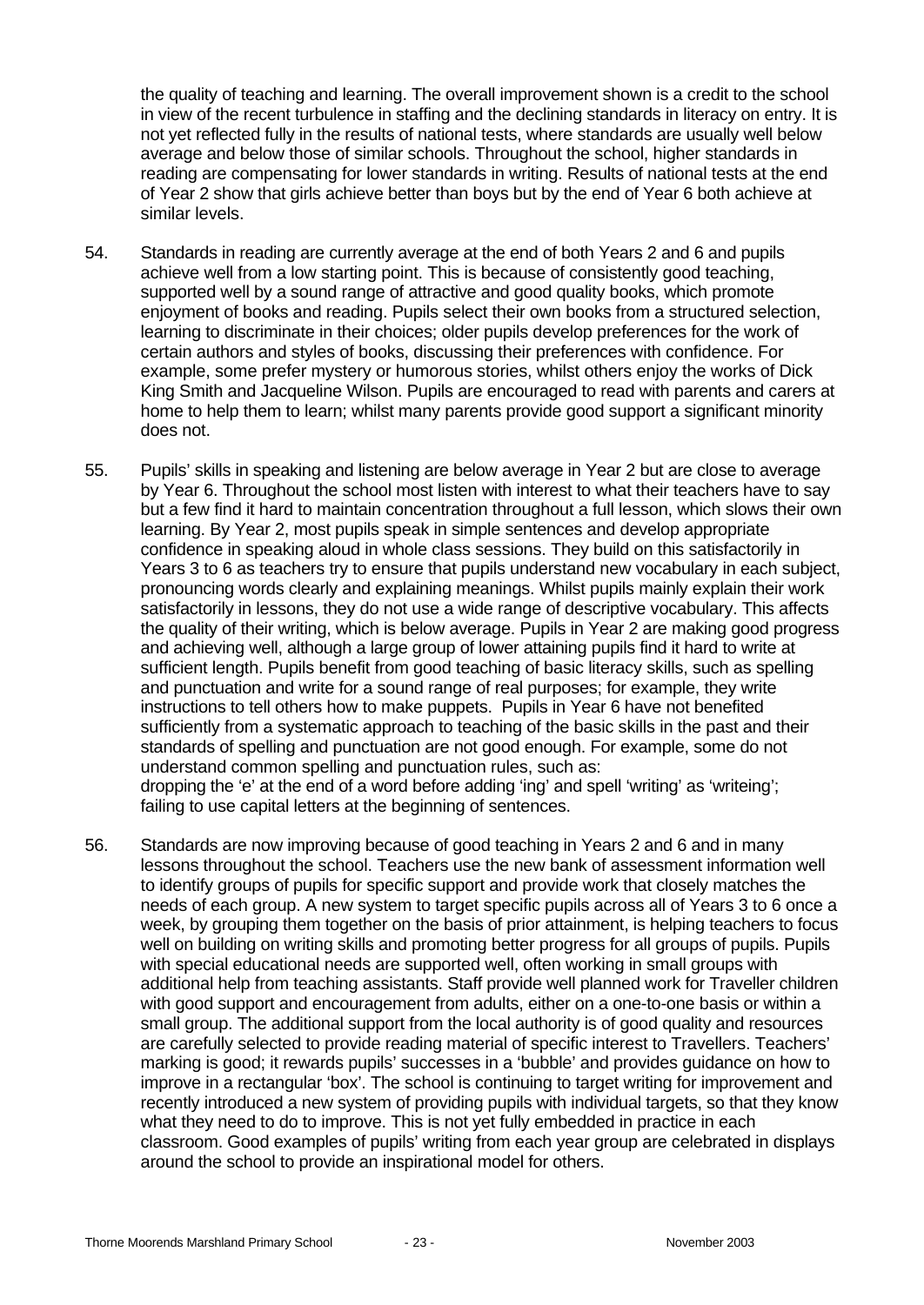57. A new subject co-ordinator has a very clear view of what is needed to improve the subject further. However, the co-ordinator has a very heavy workload and has not been in the school for a term as yet and so has not had sufficient time to check the quality of teaching and learning in all classes or evaluate the effectiveness of new procedures.

#### **Language and literacy across the curriculum**

58. Teachers provide satisfactory opportunities for pupils to use their language and literacy skills in other subjects, although these opportunities are not highlighted in the planning. Whilst pupils' reading skills allow them to access information in books and computers to a satisfactory level, their writing skills are not good enough to help them record work sufficiently well in other subjects and thus consolidate their learning.

#### **MATHEMATICS**

Provision in mathematics is **good.**

#### **Main strengths and weaknesses**

- Many pupils are beginning to achieve well, particularly in Years 2 and 6 because of good teaching, and standards are rising.
- There is a strong focus on developing pupils' numeracy skills.
- The use of computers in mathematics, and of mathematics in other subjects is under developed.
- There are good systems for assessment and the tracking of pupils' progress.
- The subject is effectively led and change is managed well.
- Pupils are often involved in mathematical investigations.
- There is an occasional unsatisfactory lesson due to insecure subject knowledge.

#### **Commentary**

- 59. Standards in mathematics in both Years 2 and 6 are average. In the 2003 national tests, over three-quarters of the Year 2 pupils and 65 percent of Year 6 pupils reached the expected level. Ten percent of Year 2 pupils together with 12 percent of Year 6 achieved the higher levels. These results must be taken with regard to the low attainment on entry of many of these pupils, together with high numbers of children with special educational needs in some year groups. Overall pupils are making good progress and achieving well; the improving trend is continuing. Pupils with special educational needs and Travellers, well supported by teachers and teaching assistants, achieve as well as their classmates. Although girls do better than boys, this is because of the differences in ability of the gender groups.
- 60. Since the last inspection, the school has worked hard to raise standards in mathematics, especially in Years 2 and 6. The emphasis has moved from the acquisition of examination techniques to the development of subject knowledge and understanding, and in Year 6, the rising trend in attainment is similar to the national pattern. Most pupils enter the school with below average mathematical understanding but by Year 2 are working within the expected range for their age.
- 61. There is a strong focus on numeracy skills, which has improved pupils' knowledge and capability. A good balance has been achieved in respect of other mathematical areas. Investigations are part of the teaching and learning process.
- 62. The quality of teaching is good overall. It is unsatisfactory in Year 5.

Strengths include: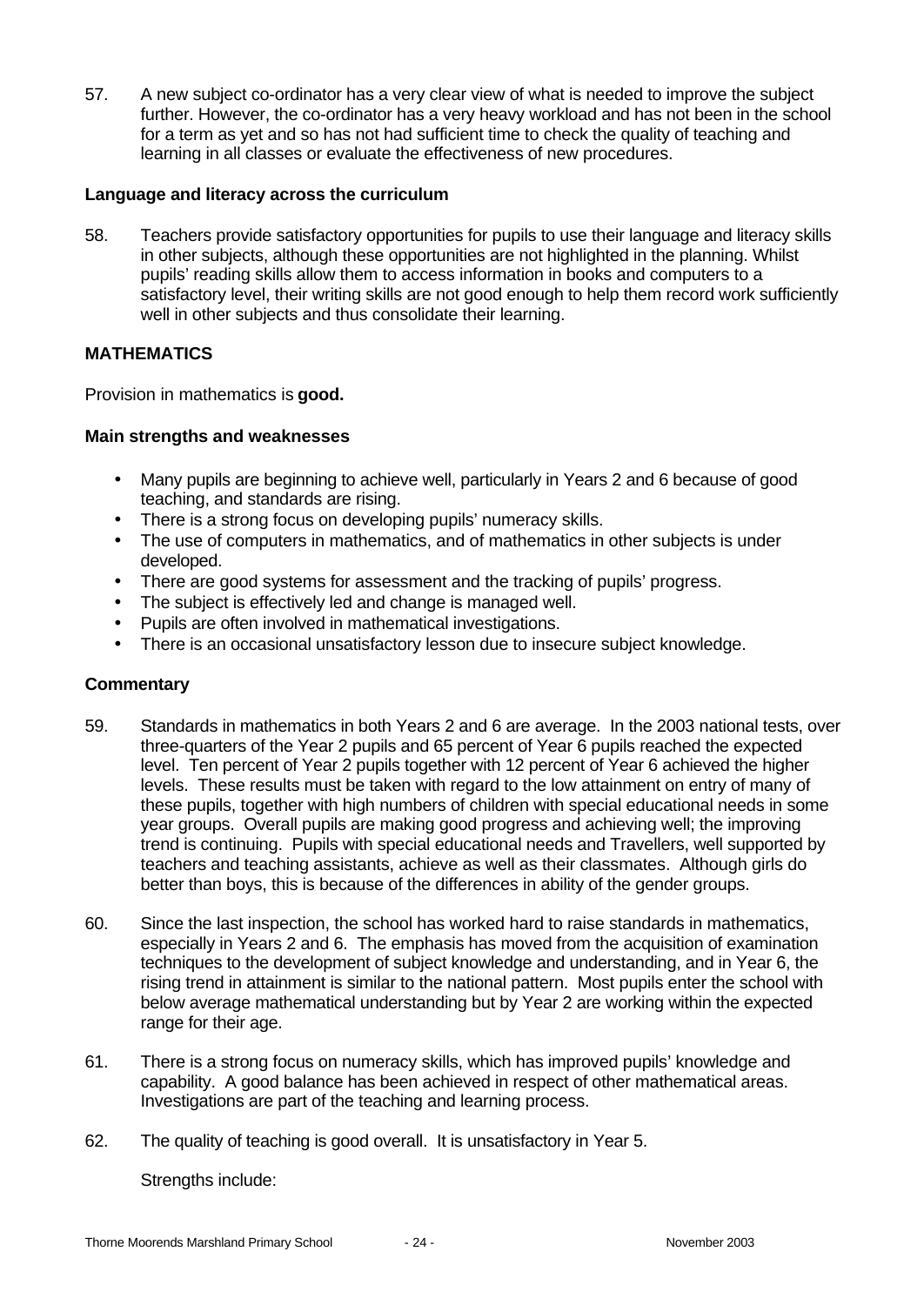- Carefully planned lessons with clear learning objectives which have a positive effect on pupils' learning and standards;
- Teaching that captures pupils' interest and enthusiasm;
- Good examples of the correct use of mathematical vocabulary;
- The good explanation of methods of calculation(Year 2);
- Teaching assistants are well briefed and effectively lead group or specific tasks;
- Questioning is used well to check pupils' understanding and advance their thinking;
- Clear explanations ensure all pupils understand how to complete their tasks.
- 63. Where a lesson is unsatisfactory there is a lack of teacher subject knowledge, that prevents the pupils from building up their understanding. There is no planning for work to challenge and extend the pupils thinking. Occasionally the failure to use the school's routines to support a pupil with special educational needs causes some difficulties in keeping the pupil on task.
- 64. Adoption of the National Strategy as the basis for planning in the subject has made significant contributions to the rise in standards. Marking is informative and consistent and the recent introduction of a whole school assessment and tracking system is beginning to inform the teachers' planning, enabling them to pitch their lessons at challenging levels. A regular pattern of monitoring arrangements has recently been established and the availability of useful visual resources helps pupils with special educational needs to identify patterns and solve problems. The strong leadership of the subject co-ordinator and the supporting role of the deputy head teacher are key elements in the subject's improvement. Almost all of the pupils in the current Year 6 are in line to achieve the expected level by the end of the current academic year with one pupil in five already working at the higher level.

#### **Mathematics across the curriculum**

65. Pupils use tables and graphs to record and analyse data in science, or as part of a mathematics topic. There was little evidence of pupils' work in geography, history or design and technology, but discussions with pupils indicate numeracy skills are used in these subjects, but there is room for further systematic development of numeracy skills through other subjects.

#### **SCIENCE**

Provision in science is **satisfactory.**

#### **Main strengths and weaknesses**

- There is a strong emphasis on developing pupils' investigative skills.
- There is some very good teaching and learning.
- The subject is well led and managed.
- Standards although rising are still below average.
- Information and communication technology is not used sufficiently to support pupils' learning.

#### **Commentary**

66. The results of national tests in Year 6 in recent years show pupils' attainment to be well below the national average and the average for similar schools. Lesson observations and discussions with pupils show standards are higher than the test results indicate. In a discussion with Year 6 pupils, for example, they explained clearly how to separate a mixture of salt and sand and used correct vocabulary such as 'filtering' and 'evaporating'. Because pupils' writing skills are weak, however, they struggle to record all they know. Lesson observations and scrutiny of their work show the proportion on course to reach the expected level by the end of the year is broadly average, but because there are few higher attaining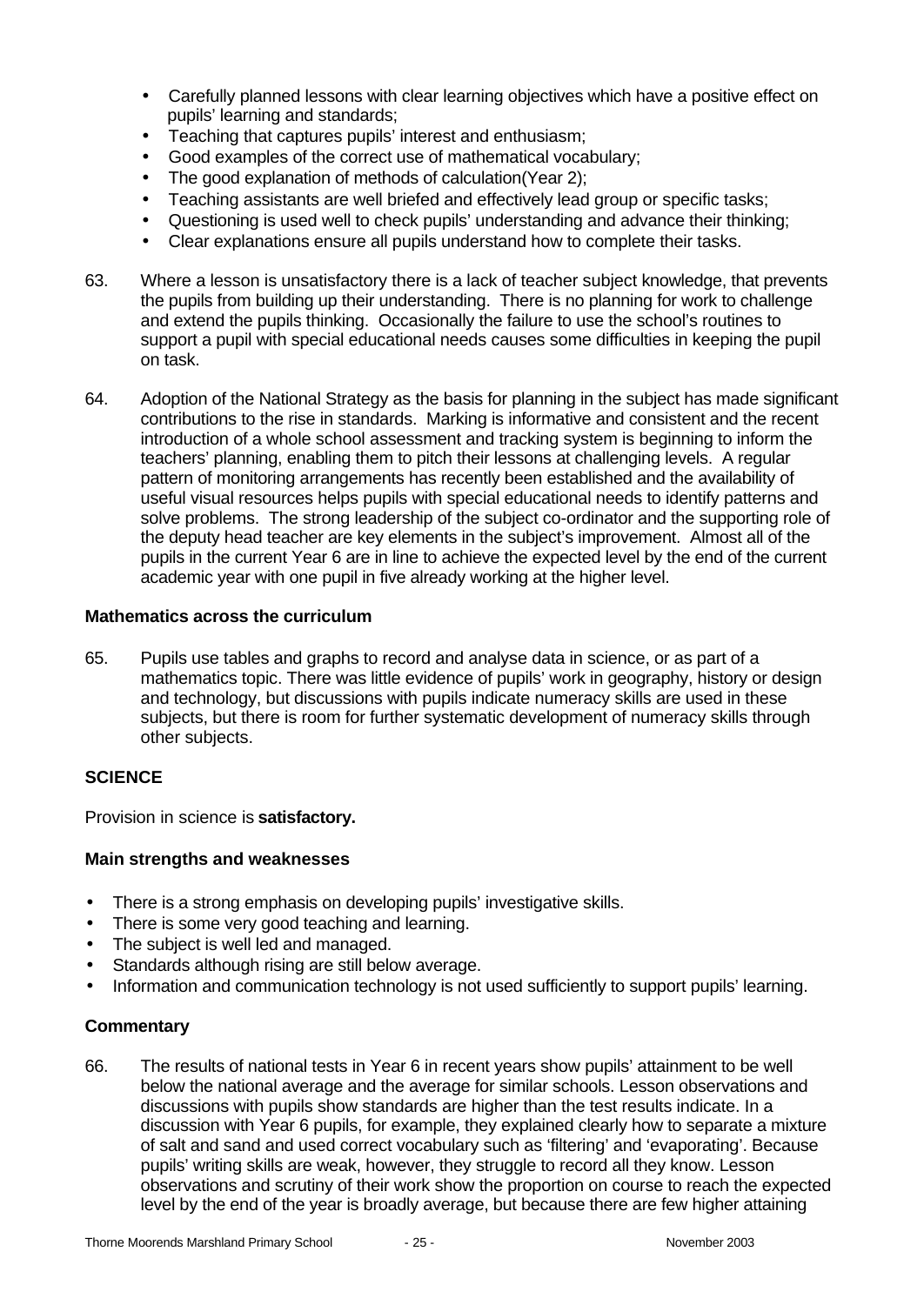pupils overall attainment is below average. Standards at the end of Year 2 are also below average for the same reason, although pupils' attainment in the lesson seen was broadly average for their age. They understand that electricity is a source of power which makes many appliances work. Travellers and pupils with special educational needs are well supported by teaching assistants, fully included in lessons and make similar progress to their peers.

- 67. The new subject co-ordinator is a subject specialist and has already made significant improvements in the provision and is leading by example in teaching investigative skills effectively through well-planned lessons. Other teachers have been provided with guidelines to help pupils plan their investigations and so a more consistent, practical approach is now in use throughout the school. However, the co-ordinator has only had one opportunity to monitor the success of the planning sheets to date. The pupils enjoy their lessons more, evident in Year 2 when pupils were investigating how to make an electrical circuit. First attempts were unsuccessful so before the pupils went out to play the teacher gathered them together in a circle linking arms to represent electricity travelling along wires. The pupils were challenged to think what would happen to the power source if the circle was broken up and to apply this to making their circuit. On returning from play, pupils soon began to experience success and the bulbs lit up, as the circuits were completed. The subject co-ordinator found gaps in pupils' knowledge from analysing their performance in national tests and those aspects were being taught during the inspection, showing the information is being used. All classes have clear targets for improvement displayed and these are often referred to in lessons to focus pupils' attention on what they need to do to improve.
- 68. Teaching and learning are satisfactory overall, but there is good teaching in Year 2 and an example of very good teaching in the mixed Year 3 and 4 class. The very good lesson on conductors and insulators resulted from the teacher's good subject knowledge and understanding of the process of science. Pupils were encouraged to share predictions as to the outcomes, which they then tested out. This gave the pupils the confidence to try for themselves. Good opportunities for speaking and listening were provided as pupils worked in groups to make predictions and discuss their findings. Teaching assistants were well deployed to support groups in explaining their findings and recording them. Pupils' interest was sustained well throughout the lesson and attainment was above that expected for pupils of this age. Where teaching is only satisfactory this is because the lessons last for the whole afternoon and once pupils have completed their investigation in the first part of the afternoon, they lose interest towards the end. Pupils expressed a desire for two shorter lessons. A strength in the teaching throughout is in the marking of pupils' work, which contains helpful comments. Insufficient use is made of computers to record and present findings from investigations, with no examples seen in the scrutiny of work or in the portfolio of examples of work. Improvement since the previous inspection has been satisfactory, with the school now well placed to make further improvement.

# **INFORMATION AND COMMUNICATION TECHNOLOGY**

Provision in information and communication technology (ICT) is **satisfactory.**

#### **Main strengths and weaknesses**

- There have been recent improvements in subject documentation;
- Procedures for monitoring and evaluating provision and standards in ICT have been established;
- ICT is not used consistently to support learning in other subjects.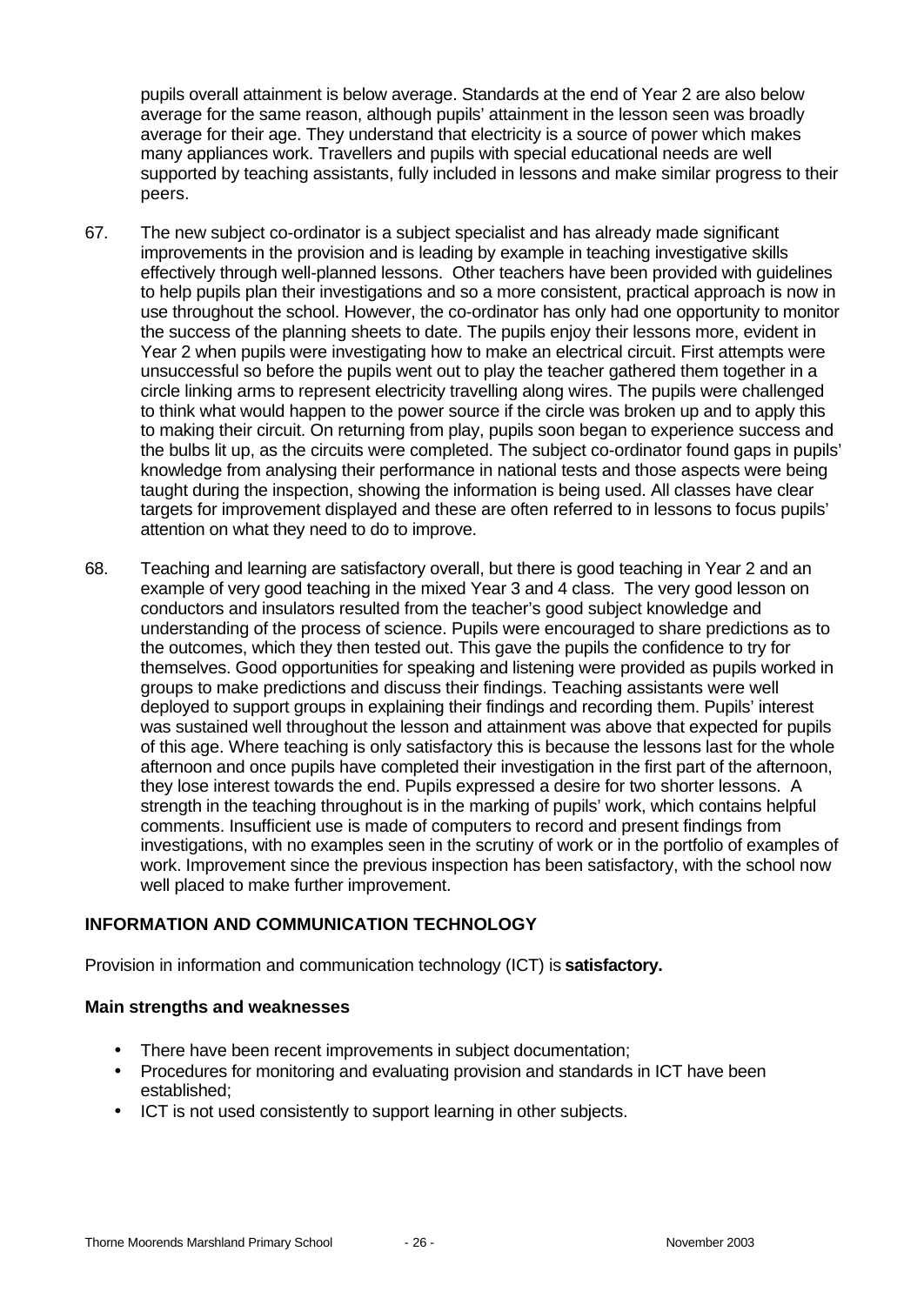#### **Commentary**

- 69. By Year 6, pupils' ICT skills are average. Discussions with pupils, the analysis of their work displayed around the school and the recently established portfolio of pupils' work indicate that they make steady progress in all aspects of the subject. There has been a good improvement since the last inspection when standards were below expected levels and the subject failed to meet statutory requirements. Pupils now have regular access to modern machines and satisfactory use is made of the computer suite.
- 70. The use of national guidelines as the basis for a scheme of work ensures that all pupils experience the full National Curriculum programme of study and statutory requirements are met. Examples of pupils' work show that they are learning to use ICT for word-processing, graphics, data handling and to access the Internet as well as for controlling, monitoring and modelling. The assessment procedures for the subject are straightforward, efficient and accurate. They follow national guidance and provide secure evidence that many pupils are achieving at the levels expected for their ages. Whilst conversations with pupils confirm that classroom computers are used regularly, these computers were rarely observed being used by pupils during the inspection. The school is currently preparing to network these machines with the ICT suite. No direct teaching of information and communication technology was seen during the inspection, but conversations with pupils and examples of their work show that they are confident in accessing the Internet for research into the earth and the solar system in Year 6. Year 5 pupils input information onto databases successfully, and then reassemble the information into bar graphs and pie charts to evaluate it. All pupils use word processing techniques successfully to record written and factual information. The oldest pupils use 'text boxes' effectively to accompany illustrations as they prepare multi-media presentations. Pupils in the infants are introduced to modelling as they 'dress Teddy'. All use picture graphics and tool bar techniques successfully to create images and aesthetic artistic patterns.
- 71. Recent initiatives led by the subject co-ordinator ensured that the key issues from the previous inspection have been dealt with. Procedures for assessing pupils' progress are now in place and they have been taught to save their work onto class directories, thereby enabling the subject co-ordinator to evaluate satisfactorily the experiences the pupils receive and their levels of competence.

#### **Information and communication technology across the curriculum**

72. During the inspection little use was seen of ICT in lessons. The oldest pupils used the classroom computer during the week to revisit their work in mathematics on 'The Four quadrants'. There were sound links with mathematics when pupils used data handling applications to create bar charts and sensing devices are used in science to record changes in temperature to investigate the insulation qualities of various materials. Each classroom computer base has relevant software for use in almost all subjects. During the inspection they were used, but not seen by inspectors, and there was no evidence in the work scrutinised of ICT being used in science, religious education, geography or history.

#### **HUMANITIES**

#### **History and geography**

#### **Main strengths and weaknesses**

Standards are below average in Year 6.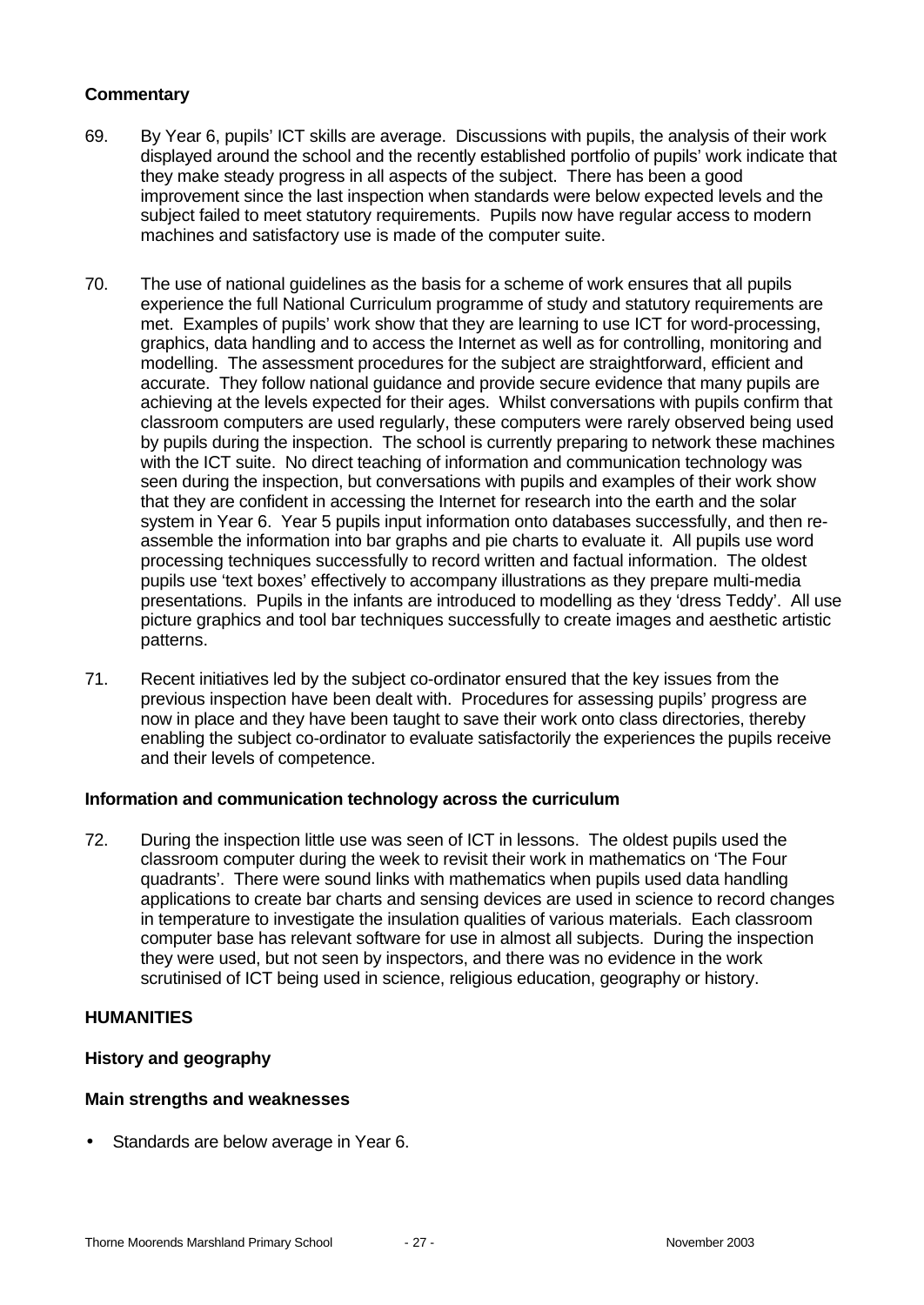# **Commentary**

- 73. Work was sampled in **history** and **geography**, with only two lessons seen in geography and none in history. It is therefore not possible to form an overall judgement about provision in these subjects. Examination of a very limited range of pupils' written work and discussion with Year 6 pupils indicate that standards are broadly average in Year 2 and below average in Year 6. This is a similar situation in history to that at the time of the previous inspection, but represents a decline in geography in Year 6. Pupils in Year 6 express a lack of interest in both subjects, although they enjoy the visits, which make their work more interesting and relevant.
- 74. In both subjects, the planned curriculum matches the requirements of the National Curriculum but pupils in Year 6 have only superficial knowledge of topics studied previously, such as the physical features of rivers and life in the time of the Victorians. For example, Year 6 pupils talk about toys in the Victorian era but know very little about the development of industry and inventions that still affect our lives today, such as the railways. In geography, mapping skills are insufficiently developed, with some pupils drawing pictures rather than geographical symbols on their maps and not applying grid references. This, combined with the very limited range of recorded work, indicates that not enough time has been spent teaching the subjects in sufficient depth.
- 75. A new co-ordinator for the subjects has begun to improve provision but has a very heavy workload and has not as yet had time to check the quality of teaching and learning throughout the school. The co-ordinator has begun to compile portfolios of work in each subject to help teachers in planning for more progressive development of skills and knowledge, but further time is needed to complete this work.

# **RELIGIOUS EDUCATION**

Provision in religious education is **satisfactory** and meets the requirements of the locally agreed syllabus.

#### **Main strengths and weaknesses**

- Knowledge and understanding of world faiths are below average in Year 6.
- There are no assessment procedures and no system of checking the quality of teaching and learning.
- Good links are made with other subjects.

#### **Commentary**

- 76. Standards of attainment seen during the inspection are in line with expectations of the locally agreed syllabus at Year 2, as they were at the time of the last inspection. However, they are below average in Year 6 and pupils have not learned enough over their time in Years 3 to 6. Only two lessons were observed, in Years 1 and 2, and there was limited written work to examine. Pupils' writing skills are weak and their recording of work is often very brief and of poor quality. Discussions held with pupils in Year 6 showed that they have satisfactory knowledge of Christianity but are confused about other world faiths. Pupils in Year 6 show they do know that faith gives us rules for life, such as through the ten commandments but few understand the similarities between faiths, such as by comparing the stories of creation or customs such as fasting in Lent and Ramadan.
- 77. In both lessons seen, teaching was satisfactory, and pupils gained satisfactory understanding of Hinduism and Christianity. Role-play was used well in one lesson to bring learning to life and this consolidated pupils' learning of the story of Rama and Sita well. Much work is oral and there are too few opportunities for pupils to develop their literacy skills and consolidate learning through writing. There are good examples of links with other subjects,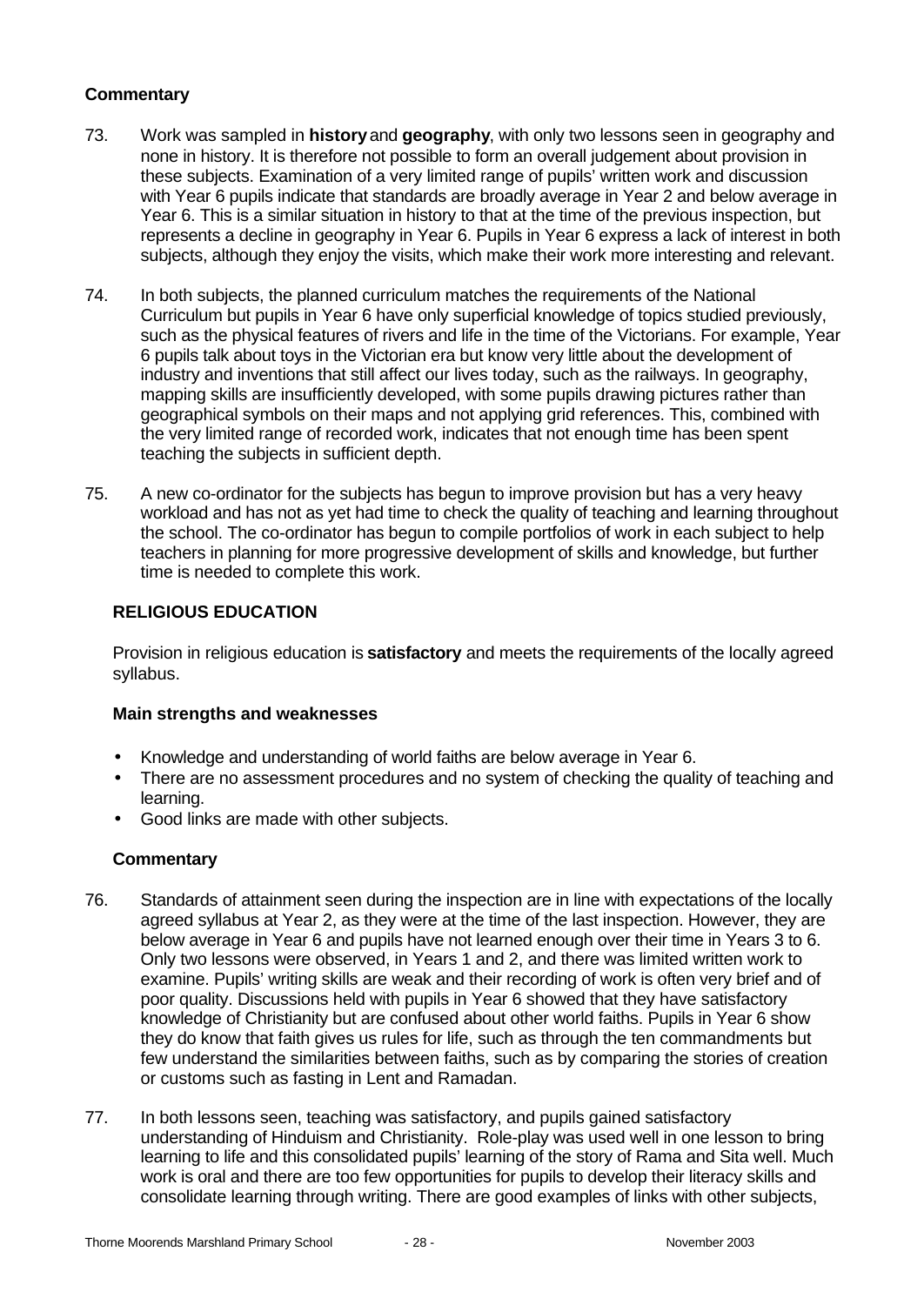such as art and design. For example, pupils drew good pencil pictures of the exterior of York Minster following a visit.

78. A new subject co-ordinator has recognised shortcomings in provision and rectified planning so that the requirements of the syllabus are met. Current timetables indicate that enough time is currently devoted to the subject but the amount of written work completed and the superficial depth of older pupils' knowledge and understanding are not enough to show that this has previously been the case. The co-ordinator has not yet had any opportunities to check the quality of teaching and learning to enable her to have a clear picture of standards across the school. She has begun to compile a portfolio of pupils' work to support teachers in improving provision. Assessment procedures are under-developed but a recent training course has provided the subject leader with a good basis to develop a new system.

#### **CREATIVE, AESTHETIC, PRACTICAL AND PHYSICAL SUBJECTS**

#### **Design and technology**

Only one lesson was seen and so secure judgements on provision, teaching and standards cannot be made.

#### **Main strengths and weaknesses**

• Good links to work in other subjects.

#### **Commentary**

- 79. Close scrutiny of pupils' work on display showed that they are gaining experience of a satisfactory range of materials and techniques and developing the expected subject skills through designing and making a variety of products. Infant pupils' work included delightfully decorated glove puppets constructed according to the format of their detailed designs.
- 80. In Years 3 and 4 pupils are currently designing torches, identifying the materials they require, prior to becoming involved in their assembly. This is a good example of effective curriculum planning since it allows pupils to apply their recently acquired knowledge and skills relating to battery-driven electrical circuits. In the one lesson observed teaching was satisfactory. Pupils investigated the properties of cam mechanisms prior to using this technology to change circular into linear motion. They were experimenting successfully with ways to secure the cams to the axle and designing ways to keep the camshaft connected with the cam mechanism. The oldest pupils had successfully assembled various vehicles from construction kits carefully following their original designs. They had produced detailed design plans and their working models, some of which were powered by battery driven circuitry, indicated good knowledge of the potential of the more advanced construction kits used. The findings of the previous report have successfully been maintained.

#### **Art and design**

Provision in art and design is **good.**

#### **Main strengths and weaknesses**

- Above average standards in Year 2 and Year 6.
- The wide range of experiences and materials provided.
- Pupils' work is valued and displayed attractively throughout the school.
- Pupils' knowledge of famous artists is limited.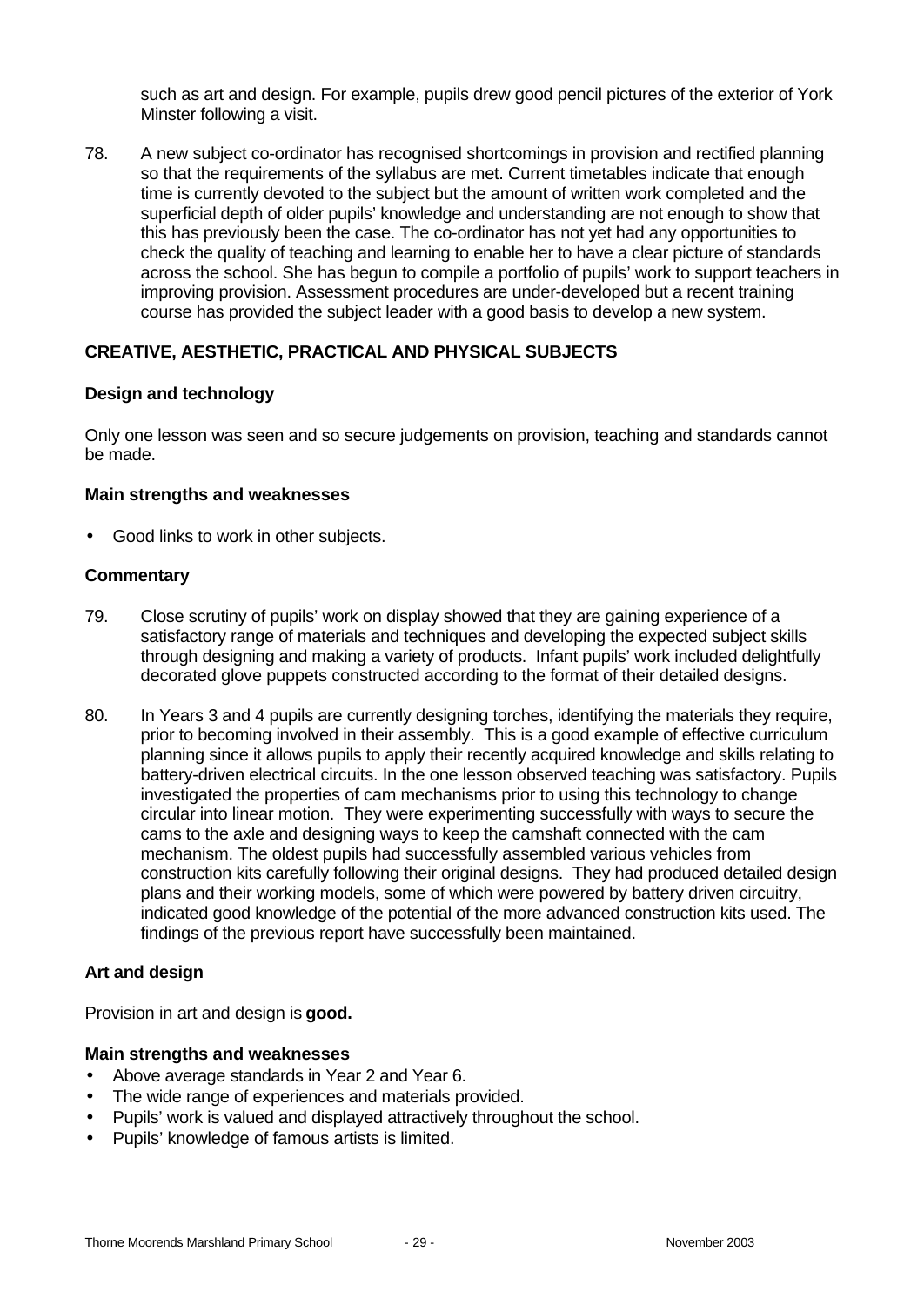# **Commentary**

81. Standards are above average in Years 2 and 6. Sufficient time is allocated to teaching skills and techniques using a wide range of materials and pupils achieve well, including those with special educational needs and travellers. In the lesson seen in Year 2, pupils were interested, enjoyed the activities and worked hard to complete their work. Painting skills are taught well and pupils explored the different shades of colours they could make before starting to create their own Rangoli pattern. Pictures painted following a visit from the fire service show close attention to detail, and the fire engines show good shape and proportion. Fabric pictures of autumn leaves and feathers show good use of colour and added texture from sewing stitches to add the leaf veins. The portfolio of work from Years 3 to 6 shows pupils continue to develop their observational skills with pencil sketches of good quality and careful shading showing the effect of light on the objects drawn. Techniques such as smudging pastels enabled pupils to create eye-catching pictures of a sunset at sea. Work with textiles shows further use of embroidery stitches to enhance their work and drawings show increasing accuracy in representing what they see, through close attention to detail. In discussions with pupils their knowledge of famous artists and the different techniques used was limited. Assessment procedures are in the very early stages of development as the subject co-ordinator is very new to the post and has had little time to influence developments. Standards have been maintained since the previous inspection and some good cross-curricular links are starting to develop.

#### **Music**

Provision in music is **satisfactory.**

#### **Main strengths and weaknesses**

- A good range of extra-curricular provision is available.
- Pupils have limited knowledge of famous composers.

#### **Commentary**

82. Standards are broadly average at the end of Years 2 and 6 and have been maintained since the previous inspection. Pupils' achievement is satisfactory, although some of those receiving instrumental tuition achieve well. Only singing and extra-curricular activities were observed during the inspection, but discussions with pupils revealed all aspects of the subject are taught. Pupils enjoy music and sing enthusiastically when rehearsing for major concerts and for Christmas productions. They are willing to practise in order to improve their performance and teachers emphasise the need for good posture and breathing when singing. The teaching in the lessons seen was satisfactory. Infant pupils sing unaccompanied making good attempts to sing in tune, while junior pupils were accompanied by pre-recorded music, which supported them well, when singing some difficult songs. Discussions with pupils revealed limited knowledge of famous composers and their works, although music is played at the beginning and end of school assemblies and the composer and title of the piece of music displayed. The school choir has over forty members and a good mix of boys and girls. The subject is satisfactorily led and managed, the co-ordinator successfully maintaining the interest of older pupils.

#### **Physical education**

Only three lessons were seen, two in infant classes and one in Year 6. It is, therefore, not possible to make secure judgements about the overall provision. In the lessons seen teaching was good.

#### **Main strengths and weaknesses**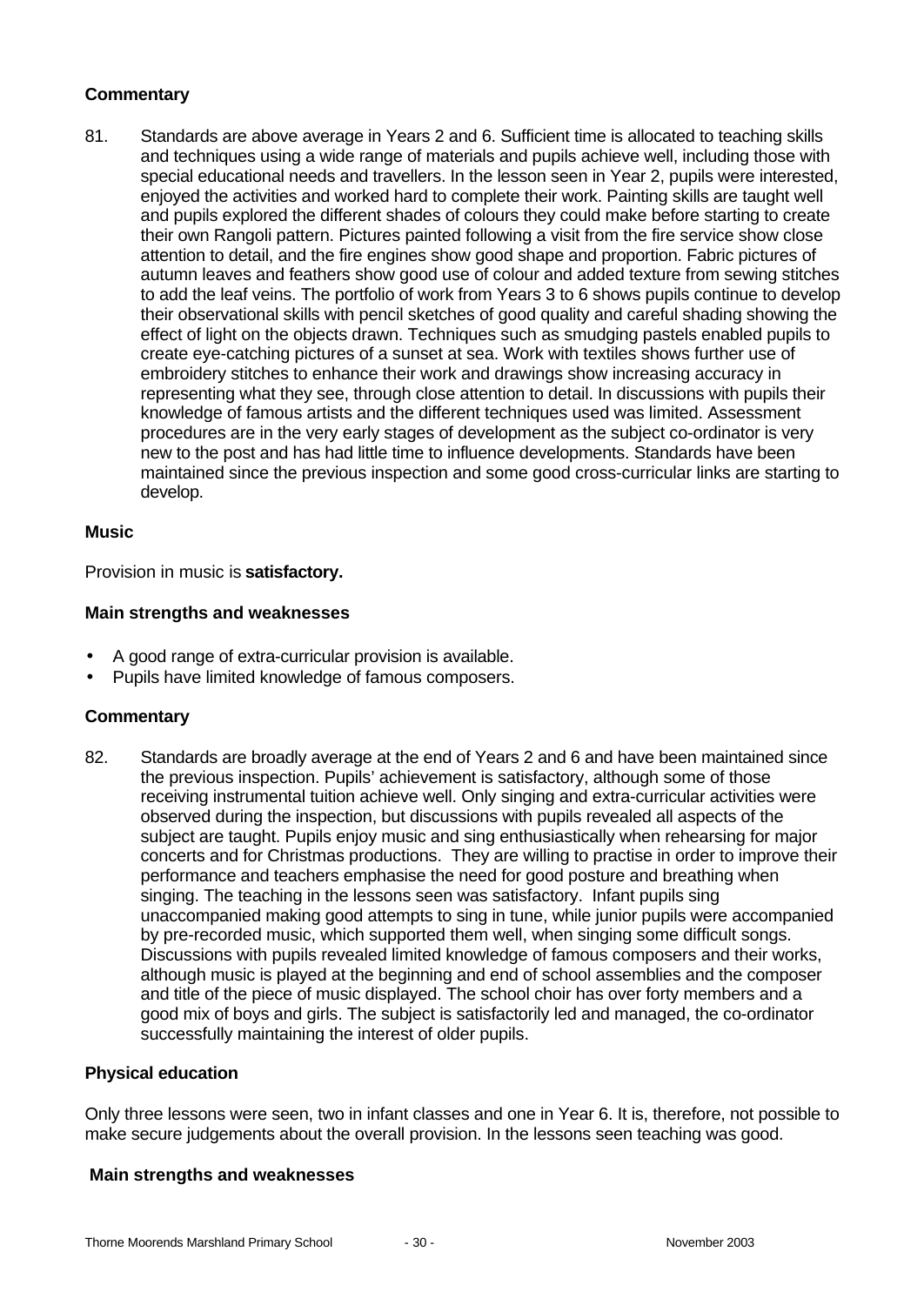• Very good teaching of skills in football.

#### **Commentary**

- 83. Very good use is made of the coaching services of Doncaster Football Club enabling all pupils in the infants to develop good basic skills in controlling a football, receiving it and then passing it accurately to a team mate. They enjoy these lessons and try hard to improve their skills. They apply these skills enthusiastically in small team football matches working hard but playing fairly to win the game. Year 6 pupils enjoy their gymnastics lessons. They confidently build up their repertoire of movements to include precision in stretching and holding symmetrical balances. Good teaching ensures that the pace is brisk, with the pupils challenged to include asymmetrical balances in their repertoires, which extend to high and low levels. Pupils are keen to demonstrate their repertoires, and this keenness is skilfully used by the teacher to encourage the pupils' self-evaluation of their performance.
- 84. From viewing the planning, and discussions with pupils, it is evident that all aspects of the subject including outdoor and adventurous activities are regularly taught. The standards of swimming by the end of Year 5 are good because these pupils have benefited from regular sessions at the swimming baths. The weakness in the teaching of games skills noted in the previous inspection report has been remedied.

# **PERSONAL, SOCIAL AND HEALTH EDUCATION AND CITIZENSHIP**

Provision for personal, social and health education and citizenship is **good.**

#### **Main strengths and weaknesses**

- There is good provision for sex and drugs education.
- Staff from the local education authority make very good contributions to pupils' personal and social development.
- Citizenship and personal responsibility are taught well.

#### **Commentary**

85. Effective arrangements are in place for pupils to learn about sex education and become aware of the advantages of the use of drugs and medicines and the dangers of drug misuse. Representatives from outside agencies, such as the police and the health authority, contribute well to these initiatives. Circle time is fully introduced and all classes benefit from the strategy to help them appreciate the need for rules and develop interpersonal skills and gain strategies for dealing with difficult situations. The organisation of the class council and the pupil school council gives children valuable insights into the notion of citizenship and responsibility. Various professionals support the school well to help the pupils deal with bullying incidents. Friendship groups meet regularly to discuss issues that concern them, thereby developing their own confidence and self-esteem. Other individual meetings between these professionals and small groups of pupils or individuals help them to develop strategies for coping in class or to overcome concerns, for example, the forthcoming transfer to the local secondary school.